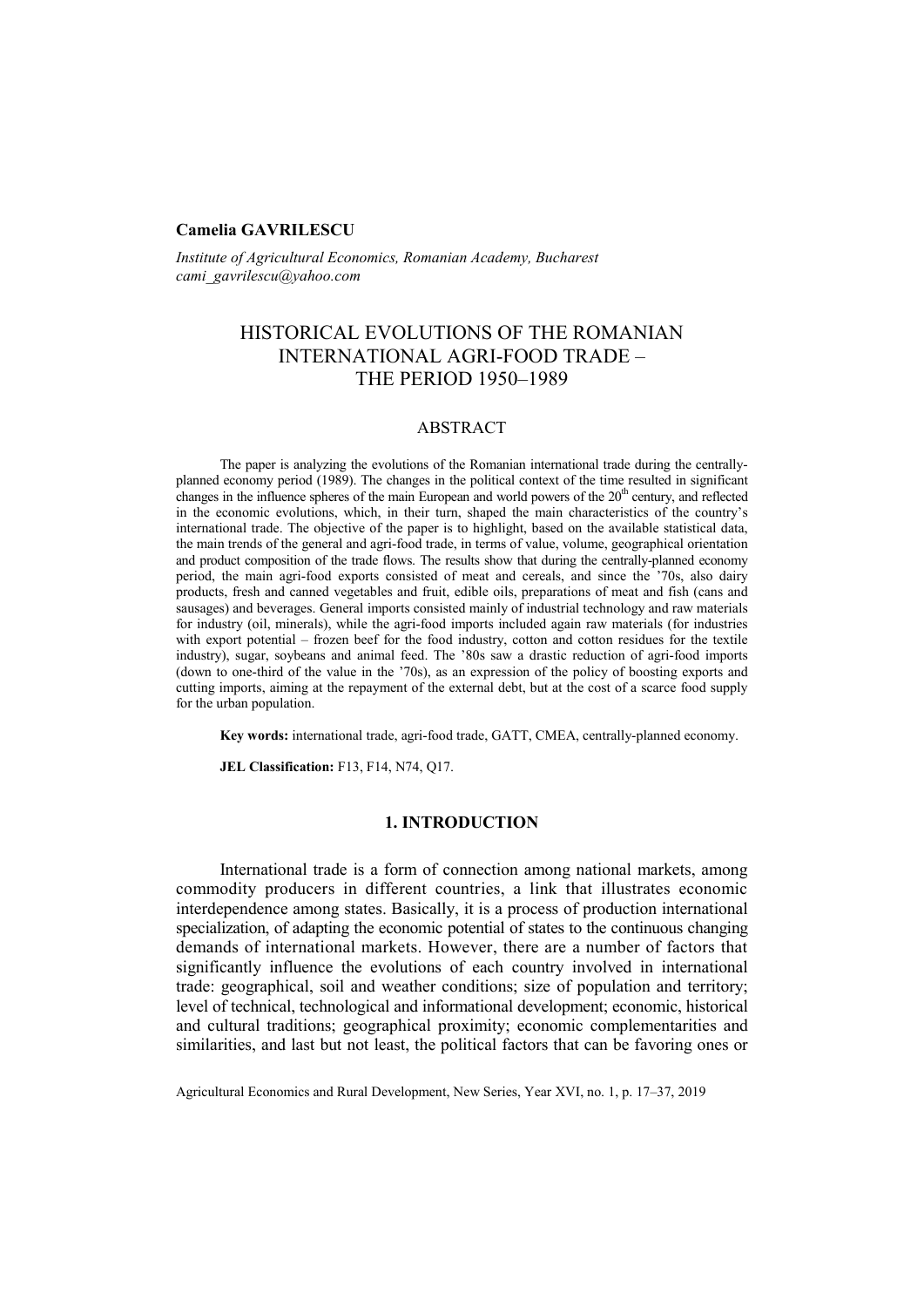deeply inhibitory. During the Second World War and subsequently in the post-war period, the political framework imposed the directions of economic development, thus determining the evolution of international trade.

In Romania, the rigidity of planning, but especially the fixed selling prices of agricultural products, the monopsony in crop production sales (cereals, industrial crops), and the oligopsony in animal products sales (meat, milk) had as objectives: maintaining fixed low prices for agri-food products sold to the population, extraction of agricultural value added and its re-routing to finance industrialization, and, in the 1970s and 1980s, re-orientation of a major part of agri-food production to export on foreign markets (Western and Eastern), in order to contribute to the repayment of the external debt. In the 1950s, Romania entered the centrally-planned economy with important economic and social handicaps as compared to Western European countries and even to the Eastern bloc countries. With industrialization as the primary objective, exports had to finance imports of industrial equipment, technology and raw materials. The industrialization effort is also reflected in the foreign trade: besides agricultural products, Romania started producing manufactured goods that were sold on international markets, to CMEA and other socialist countries, as well as to developing and developed capitalist countries.

### **2. STATE OF KNOWLEDGE**

The in-depth research on the most important economic issues of Romania's economy in the period 1859–1989, based on a vast statistical support, belongs to the Academician Victor Axenciuc, who greatly contributed to the evaluation and analysis of economic processes and development in the Romanian Principalities, in the Kingdom of Romania and later on in the Great Romania from the post-war period (Axenciuc, 1991, 2000, 2018).

The period 1949–1989 is covered by a series of studies, most of them dating from before 1990 (Moldovan, 1964), which are not rich in analyses based on statistical data, but rather on qualitative assessments in line with the guidelines drawn by the political leading class at that time.

Most post-1990 research works mainly deal with the general foreign trade, and focus less on the agri-food trade, which is less detailed (Cojanu, 1997; Sută, 2000). In the Romanian literature, there is no major exhaustive research work on Romania's foreign trade with agri-food products in the period 1990 up to the present time. Yet there are numerous studies, papers and articles dealing in detail with specific aspects of the Romanian agri-food trade, mainly for the period after 2000.

The present paper brings a modest contribution – on the basis of available statistical data from various sources – to the analysis of the main trends in Romania's foreign trade in the period of centrally-planned economy, which reflects the country's efforts to be present on the world markets, under the conditions of internal constraints (inherent to the economic and political system) as well as of external constraints,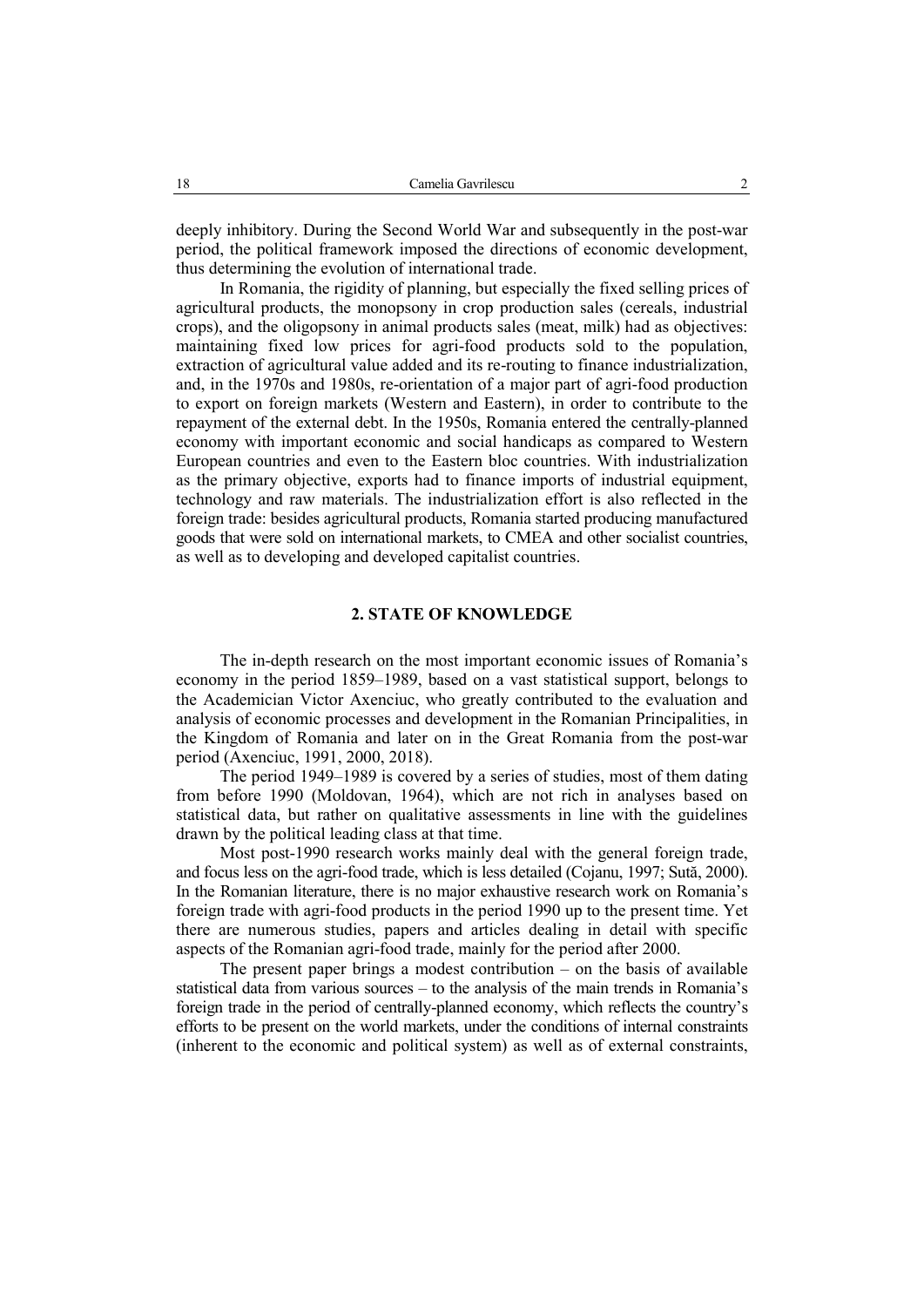coming from the Eastern and Western parts of the world (mainly based on political criteria).

#### **3. MATERIAL AND METHOD**

The main challenge for the present study was represented by the source of data, mainly in terms of consistency and comparability. There were multiple data sources used for the purpose of the study: Statistical Yearbooks of the Socialist Republic of Romania (1978, 1980, 1982, 1989), Romania's Statistical Yearbooks (1990, 1991, 1992) and FAOSTAT database.

In the Romanian statistics, in the period 1948–1990, the value of exported and imported commodities was established on the basis of actual FOB prices each year. The values were expressed in "million lei foreign currency" in the period 1948–1980 (through the conversion of foreign currencies to the official exchange rate of the national currency (leu) against each currency in part, set by the National Bank of Romania), and in the period 1981–1989 in million lei at the planned unique commercial exchange rate. However, the foreign trade data must be interpreted with caution, having in view the rigid establishment of the USD official exchange rate by the National Bank of Romania (NBR), and the influence of transferable ruble exchange rate on the trade within the Council for Mutual Economic Assistance (CMEA).

The FAO database (United Nations Organization for Agriculture and Food) was also an important data source, as the existing trade data were uniformly converted for all the member countries (Romania inclusively), using the updated exchange rate (for each year) of the US dollar, and a commodity nomenclature compatible with the current nomenclatures. Thus, long data series are available (starting with the year 1961), and the agri-food products were grouped according to the (present) 2-digit Combined Nomenclature. FAOSTAT database contains data (expressed in USD) on the international trade with crop products and live animals. For Romania, there are database entries starting with the year 1961. According to FAO classification, the products included under Chapter 03 from the Combined Nomenclature (CN) (fish – fresh, chilled, frozen, dried, salty, smoked – crustaceans and mollusks for human consumption) and the products included in Chapter 06 (live plants and floricultural products) are not included in the category of agri-food products (chapters 01–24 of CN), that is why the data from FAOSTAT database that cover the period 1961–1990 in the present study do not include these two groups of products (03 and 06).

There are many debates in the literature on the classification of agri-food products by the processing degree. A usual classification divides the groups of agri-food products (chapters 01–24 of the Combined Nomenclature) into basic agricultural products (8 out of the 24 chapters), foodstuffs (14 chapters), beverages and tobacco (one chapter each) (Rusali, 2014), the inclusion criterion being the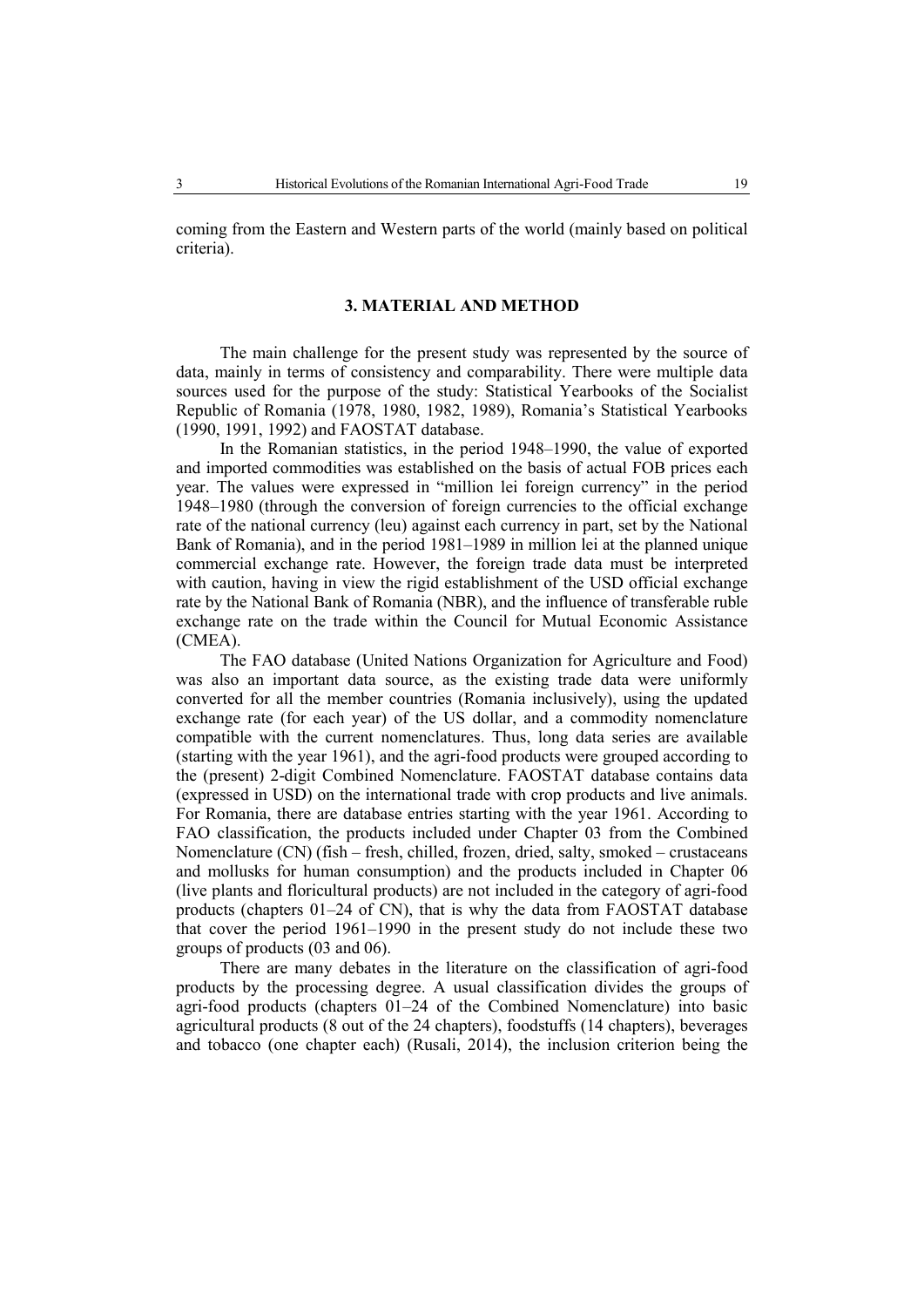weight of the 4-digit lines falling under the category of basic agricultural products and processed agricultural products respectively. This is a method that is used when the international trade data are available only at 2-digit level; the method was applied in the present paper for the period 1961–1990, when the available data were only at 2-digit level (source FAOSTAT).

### **4. RESULTS AND DISCUSSIONS**

## 4.1. MAIN ECONOMIC, POLITICAL AND TRADE TRENDS IN THE POST-WAR PERIOD (1950–1989)

Worldwide, the post-war period was a period of major economic and political changes, which influenced significantly the international commodity trade.

In the first post-war decade, the 1950s, the devastating war effects had a strong influence at political, economic and commercial level: material destructions, loss of human lives; redistribution of spheres of political and economic influence, manifestation of USA political, economic and military supremacy; emergence and consolidation of the socialist countries bloc and the USSR political and military influence increase; collapse of colonial empires followed by the emergence of more than 100 new independent states. "Within the sphere of Soviet influence, the USSR tried, by rejecting the Marshall plan, a policy justified in theory by the wellknown Stalin's thesis that sounded like: '*the main economic consequence of the Second World War was the division of the single world market into two parallel and opposite markets'*; if the two world markets were opposite, this meant that they were mutually exclusive and could not maintain economic relations between them. This thesis, which was harmful for the countries from the Soviet influence sphere in the first place, also influenced the trade policy of the developed countries towards these countries" (Sută, 2000, p. 150).

However, in the next decades, the economic development of the defeated countries (Japan, Germany), the emergence and economic success of the European Economic Community (EEC), the international affirmation of the countries from the Socialist bloc and the pressures from the part of the newly emerged states on the world map (many of them being developing countries), triggered changes in the balance of political, military and economic forces worldwide.

As a result of deepening economic interdependence between the countries of the world, the need for institutionalizing international trade relations emerged. This was achieved by the signing of the General Agreement on Tariffs and Trade  $(GATT)$  by 23 states<sup>1</sup> in Geneva on 30 October 1947. GATT was not an institution

<sup>1</sup> Australia, Belgium, Brazil, Burma, Canada, Ceylon, Chile, Cuba, USA, France, India, South Rhodezia, United Kingdom, Syria, Czechoslovakia, South-African Union and China. By the end of 1994, the number of GATT participating countries increased to 140. Currently, WTO has 164 members.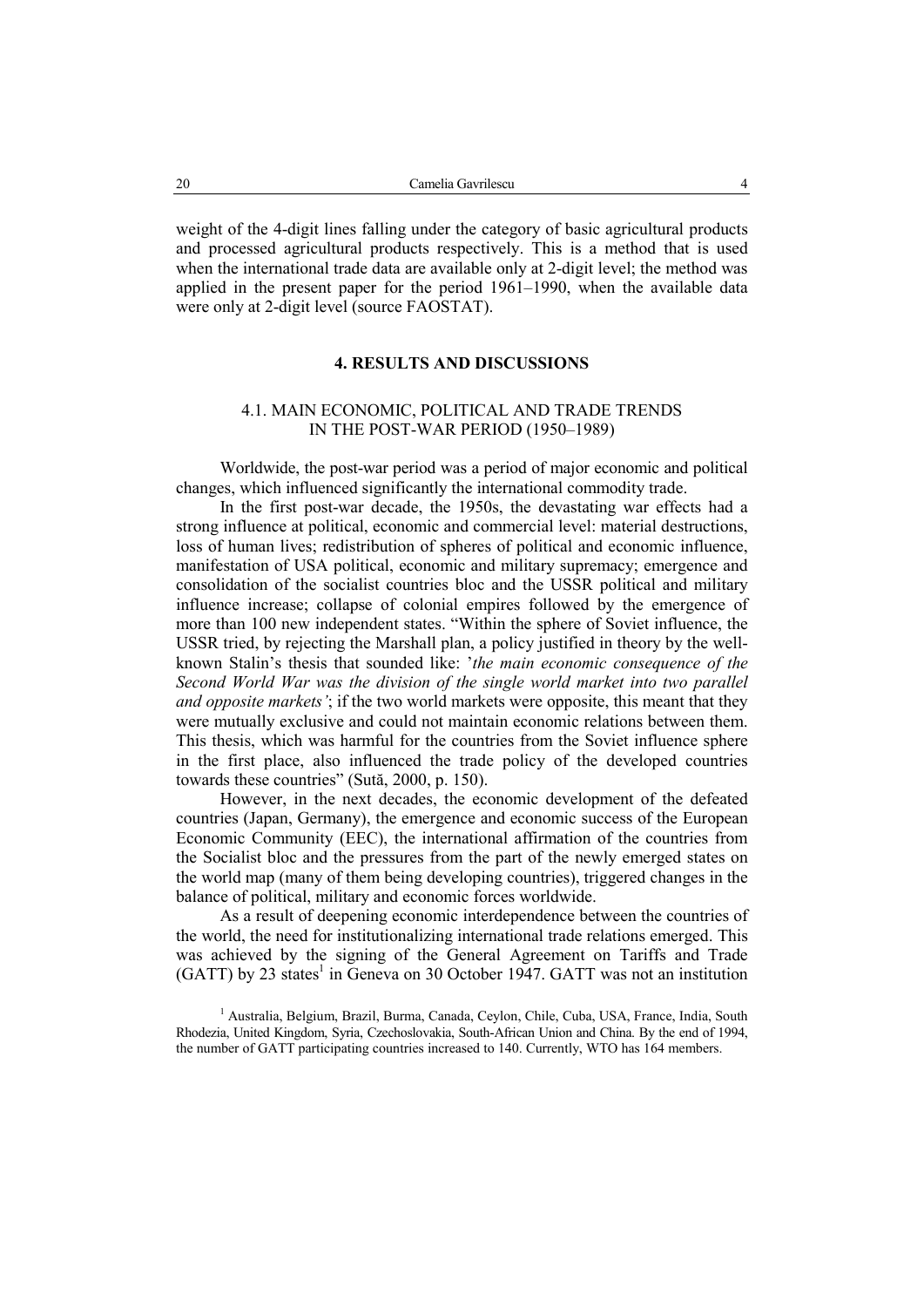per se, but a multilateral trade agreement by which the signatory countries have committed to negotiate and then to comply with certain rules and principles meant to remove, on reciprocity basis, the barriers (tariff or other barriers) to trade with goods. GATT establishment and operation marked the shift from bilateral to multilateral trade relations, providing countries with a negotiation framework in order to avoid the possible bilateral "trade wars".

The core objective of GATT was trade liberalization, but in order to reach that objective the main initial objective was to create favorable conditions for the trade between member states – this is also an actual objective at present. To reach this objective, several negotiation rounds took place under GATT. One of the main achievements of the eighth and last negotiation round, the Uruguay Round, was the decision to replace the GATT Agreement by a permanent specialized organization, part of the United Nations system, i.e. World Trade Organization (WTO), which began to operate on January 1, 1995. Some socialist countries were also GATT members: Czechoslovakia and Cuba (founding members, since 1947), Yugoslavia (1966), Poland (1967), Romania (1971), Hungary (1973). Bulgaria had observer status since 1969 and became WTO member in 1996. USSR became observer in GATT in May 1990 and WTO member since 2012 and China since 2001. GATT had an essential influence in trade development in the post-war period. Industrial tariff protectionism diminished to a great extent, but agricultural tariff protectionism remained at a high level. In the decades 6 and 7 the international trade was significantly liberalized, but in the next three decades the discriminatory non-tariff protectionism increased significantly. In the decades 8 and 9, the policy of blockade and trade discrimination by developed countries vis-à-vis the socialist countries was gradually attenuated.

Compared to previous periods, the international trade had the highest growth rate after the Second World War (Table 1).

| Period        | Average annual growth rate of exports (in value terms, %) |
|---------------|-----------------------------------------------------------|
| 1851-1880     | 5.1                                                       |
| 1881-1900     | 2.3                                                       |
| $1901 - 1913$ | 3.9                                                       |
| 1915-1938     | 0.4                                                       |
| 1950–1960     | 6.4                                                       |
| 1961-1970     | 9.3                                                       |
| 1971-1980     | 20.3                                                      |
| 1981-1990     |                                                           |

*Table 1* 

 $\frac{1}{2}$  are also an international trade in the last century and a half

*Source*: Sută (2000), p. 23.

The international statistics shows that the exports of European former socialist countries (former USSR inclusively) had an average yearly growth of about 12% in the period 1950–1980; about 11% in the sixth decade, 9% in the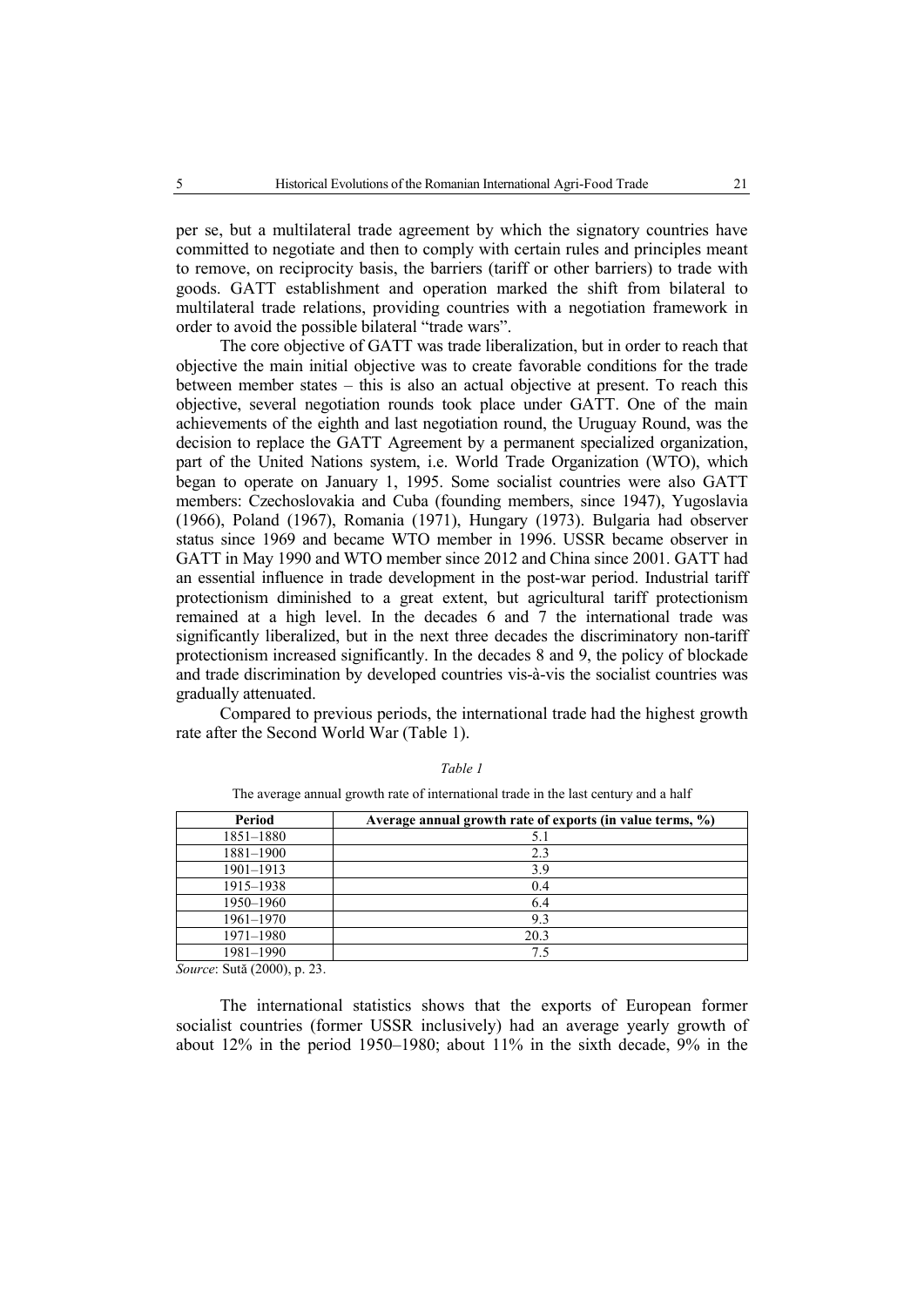seventh decade, 18.5% in the eighth decade and 53% in the years 1981–1989. The collapse of the socialist regime in Europe resulted in a massive decline of the foreign trade of this group of countries, up to under 50% in 1992 as against 1989 (Sută, 2000, p. 29).

The technical, scientific, technological and computer revolution determined a high development rate of the industrial and agricultural production, which was exceeded by the growth rate of the world trade volume and value. Population increase, hence the increase of demand, diversification of consumer goods, increase of mass production, determined a shorter lifetime of products; hence the need for permanent renewal of production and trade growth.

The group of agri-food products had the highest share in the inter-war trade; in the post-war period, its share almost continuously decreased, down to about 8–9% in the 1990s. Several factors contributed to this:

– Agriculture in the developed countries experienced fast recovery after the war and continued to grow at high rates. For the Western European countries, the Common Agricultural Policy implementation was the main factor that contributed to the increase of agricultural production, of productivity and of self-sufficiency, and implicitly to the diminution of dependency on food imports.

– Agriculture in the former socialist countries also followed an upward trend, yet limited by the characteristics of centrally-planned economy, which affected the ownership structures, the entrepreneurial initiative, capitalization, productivity and production efficiency and the evolution towards efficient integration forms on the agri-food chains. The agri-food exports were oriented at a great extent towards the Eastern bloc (CMEA countries), while the exports to the developed Western countries decreased, due to their self-sufficiency level increase, which added to the Community preference principle – for the countries from the European Economic Community  $(EEC)^2$ .

– Agriculture in the developing countries also followed an upward trend. Most countries became independent in the post-war period, which resulted in the diversification of their agricultural production (as against the general mono-crop orientation imposed upon them during the colonial domination) and the use of agricultural production to meet the domestic demand of the population under continuous growth, which also contributed to the diminution of agricultural exports.

 $2$  For instance, until 1985 Romania used to export significant amounts of extra-early greenhouse vegetables (in the years '70–'80 our country had the largest areas under glass greenhouses from Europe); but since 1986, with Spain and Portugal becoming EEC members, these exports significantly diminished, being replaced by early vegetables produced in these two countries, which came from vegetable crops grown under plastic tunnels. Practically, the Community preference principle was added to the advantage of lower costs: in Romania, the glass greenhouses were heated with residual thermal energy from the great thermo-power stations, and the energy price went up significantly after the oil shocks in the '70s, while in Spain and Portugal the plastic tunnels are not heated, as the Mediterranean climate with mild winters and a greater number of sunny days makes it possible to place the early vegetables early on the market.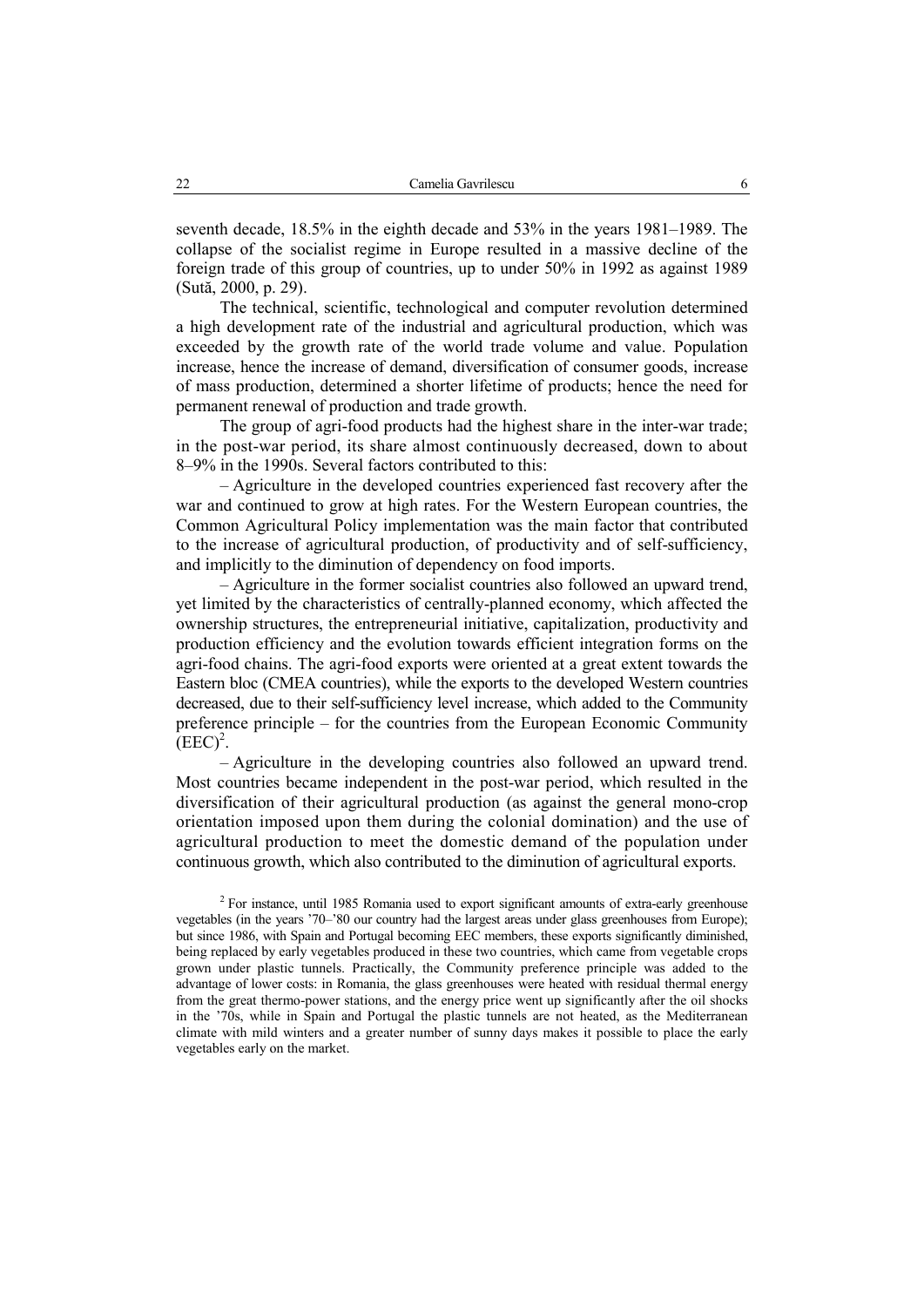– The prices of agricultural products tended to decrease in general in the postwar period. The significant productivity growth  $(2-4)$  times in cereals and milk) compared to the inter-war period, fostered by the modernization of technologies (mechanization, use of chemical inputs, genetics) meant lower production costs; this added to the diminution of transport costs and as a result, lower prices on the world market.

## 4.2. CMEA – A SUPRA-STATE POLITICAL AND ECONOMIC ORGANIZATION OF THE BLOC OF SOCIALIST COUNTRIES

CMEA (Council of Economic Mutual Assistance), economic organization of the European socialist countries, was created at the USSR initiative in 1949, as a response to the Marshall plan (rejected by the USSR and, under its pressure, by the other socialist countries). CMEA mission, initially declared, was to foster and facilitate trade between the countries of the Eastern bloc, but the USSR could not provide a financial support similar to that provided by the United States to the Western countries; moreover, it forced Hungary, East Germany and Romania to pay war compensation.

Towards the end of the 1950s and the beginning of the 1960s, when the EEC was established and began operating in the Western Europe, Moscow tried to impose its control on the economic development directions of the CMEA member states by trying to force the satellite countries to adopt economic policies that did not coincide with the interests of the respective countries. Romania rejected the "economic specialization" doctrine of CMEA countries and the Soviet proposal to restructure trade under CMEA, which targeted the specialization of Romania, Bulgaria, Hungary and Poland in agricultural production (cereals, fodder), related industries and consumer goods industry, leaving for the USSR, East Germany and Czechoslovakia the other industrial branches and animal production.

## 4.3. ROMANIA'S INTERNATIONAL TRADE IN THE PERIOD 1950–1989

In the 1950s, Romania entered the centrally-planned economy stage with quite significant economic and social handicaps. The share of its population employed in agriculture (74%) was the highest in the socialist countries; entire regions of the country were economically underdeveloped and lacked industrial centers (Moldova, Oltenia). For nearly two decades after the end of the world, Romania had to pay massive war compensations to the USSR<sup>3</sup> through deliveries of oil, uranium, nonferrous metals, timber and natural gas at symbolic prices. The joint companies with

<sup>&</sup>lt;sup>3</sup> USD 300 million (at 1938 value) (Source: Stegărescu, 2015).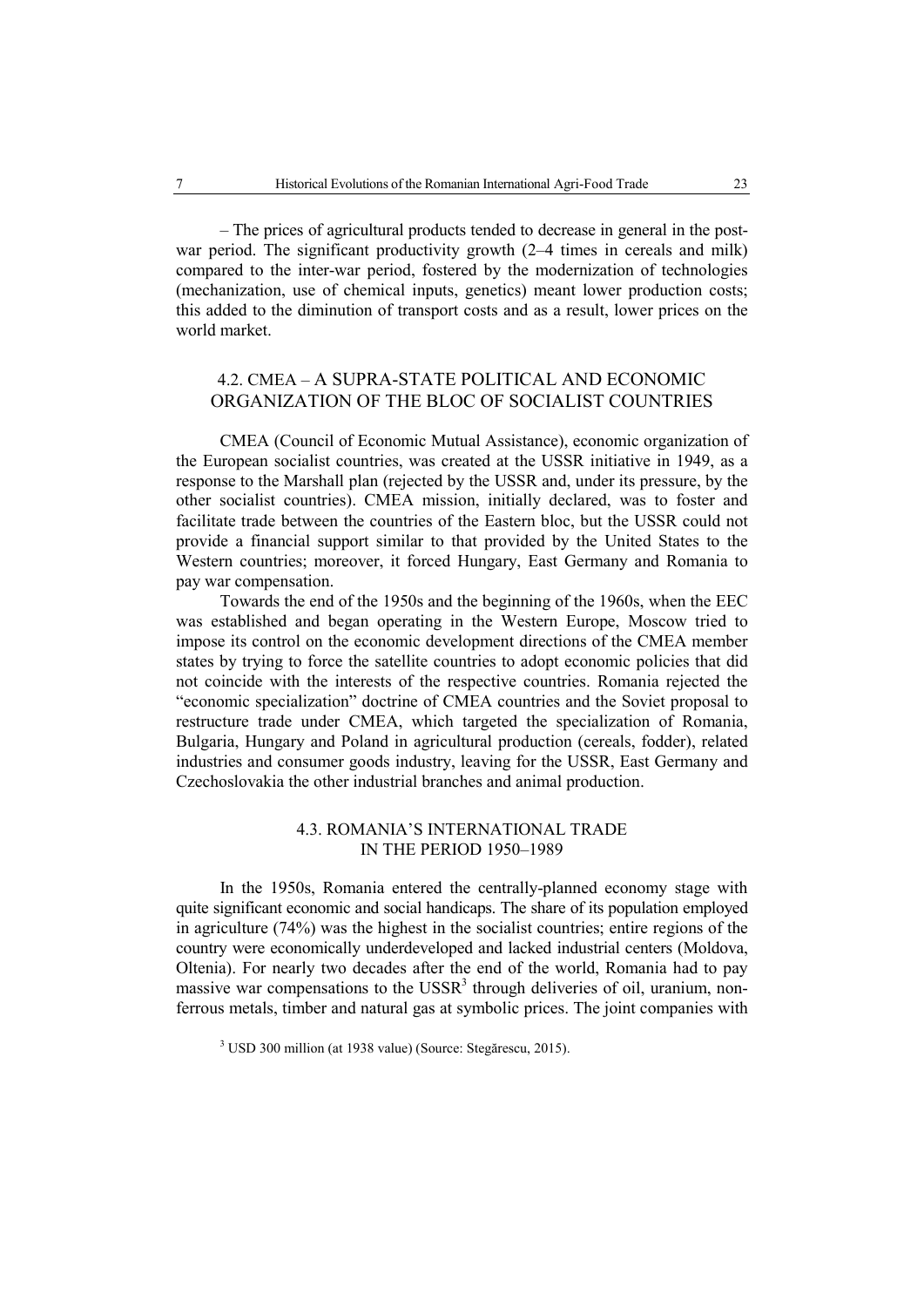Soviet partners (SOV-ROMs) also followed the same direction, which made it possible for the USSR to take control over Romania's industry, over the payment of war compensation in industrial machinery and equipment (existing in the nationalized factories)<sup>4</sup>; the Soviet counsellors were withdrawn only in late 1964.

With industrialization as primordial objective, exports had to finance the imports of industrial equipment, technology and raw materials. The customs tariff was removed, as the central planning also established what and at what prices to buy and sell, both internally and externally.

The industrialization effort was also reflected in the evolution of foreign trade: Romania began to produce manufactured goods that were sold on the international markets, both on the CMEA market and to other socialist countries, as well as to developed and developing countries.

By the graphic representation of the Romanian general foreign trade evolution (according to the statistical data from the Statistical Yearbooks of the respective years), the general increasing trend of the trade volume can be noticed (Figure 1).



*Source*: Data processing from Statistical Yearbooks of the Socialist Republic of Romania, editions 1978, 1982.

Figure 1. Romanian international trade in the period 1950–1980.

<sup>4</sup> Thus, Romania had losses of about 900 million dollars, compared to 250 million dollars Hungary and 200 million dollars East Germany (Source: Holzman, 1976).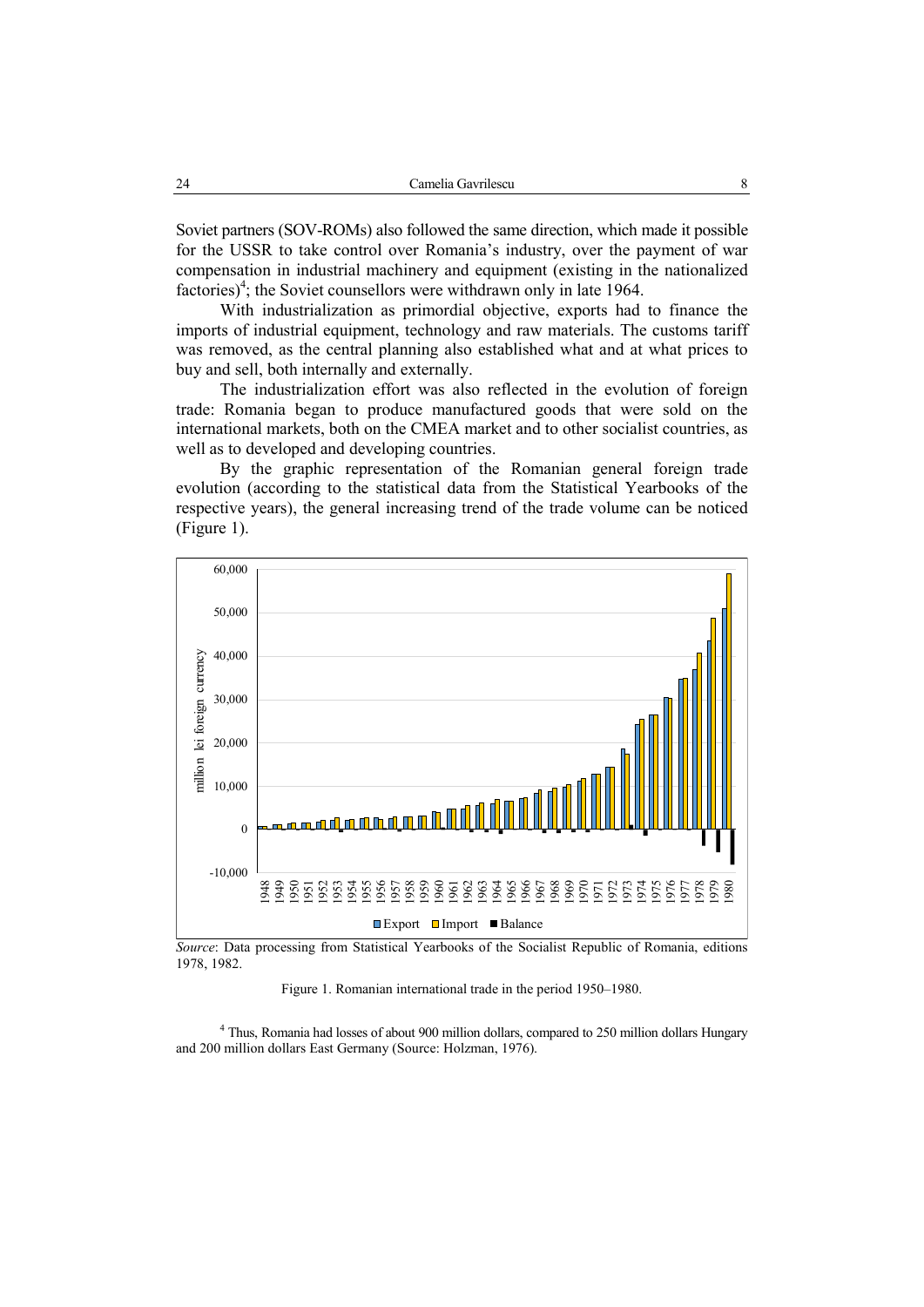The data must be cautiously interpreted, having in view the rigid establishment by the National Bank of Romania (NBR) of the official USD exchange rate and the influence of transferable ruble exchange rate (scriptural currency based on the Soviet ruble, used by CMEA until 1991 for calculating the value of trade between the socialist member countries; its exchange rate was considered to be overvalued for the benefit of the USSR).

The value of exports and of imports is quite similar, with oscillating balances, with deficit and surplus years, yet with low values (balances have less than 9% of the cumulated trade value). Deficits increased by the end of the 1970s, when the negative oil crisis effects emerged.

The period 1981–1990 is separately represented in Figure 2, as foreign trade began to be expressed in "million lei at commercial exchange rate", and no longer in million lei "foreign currency", and the values are not fully comparable to those from the previous period.



*Source*: Data processing from Statistical Yearbooks of the Socialist Republic of Romania, 1982, Romanian Statistical Yearbook, 1991.

Figure 2. Romanian international trade in the period 1981–1989.

The country's industrialization effort in that period can be also seen in the structure of exports and imports and in the trade balance by commodity groups: machinery, equipment and transport means had negative balances until the end of the 1970s; fuels, mineral raw materials and metals, had a negative balance throughout the period (1950–1989), but they represented over 50% of imports starting with 1980; the food and consumer industrial commodities (furniture, light industry, cars) had positive balances instead (Table 2).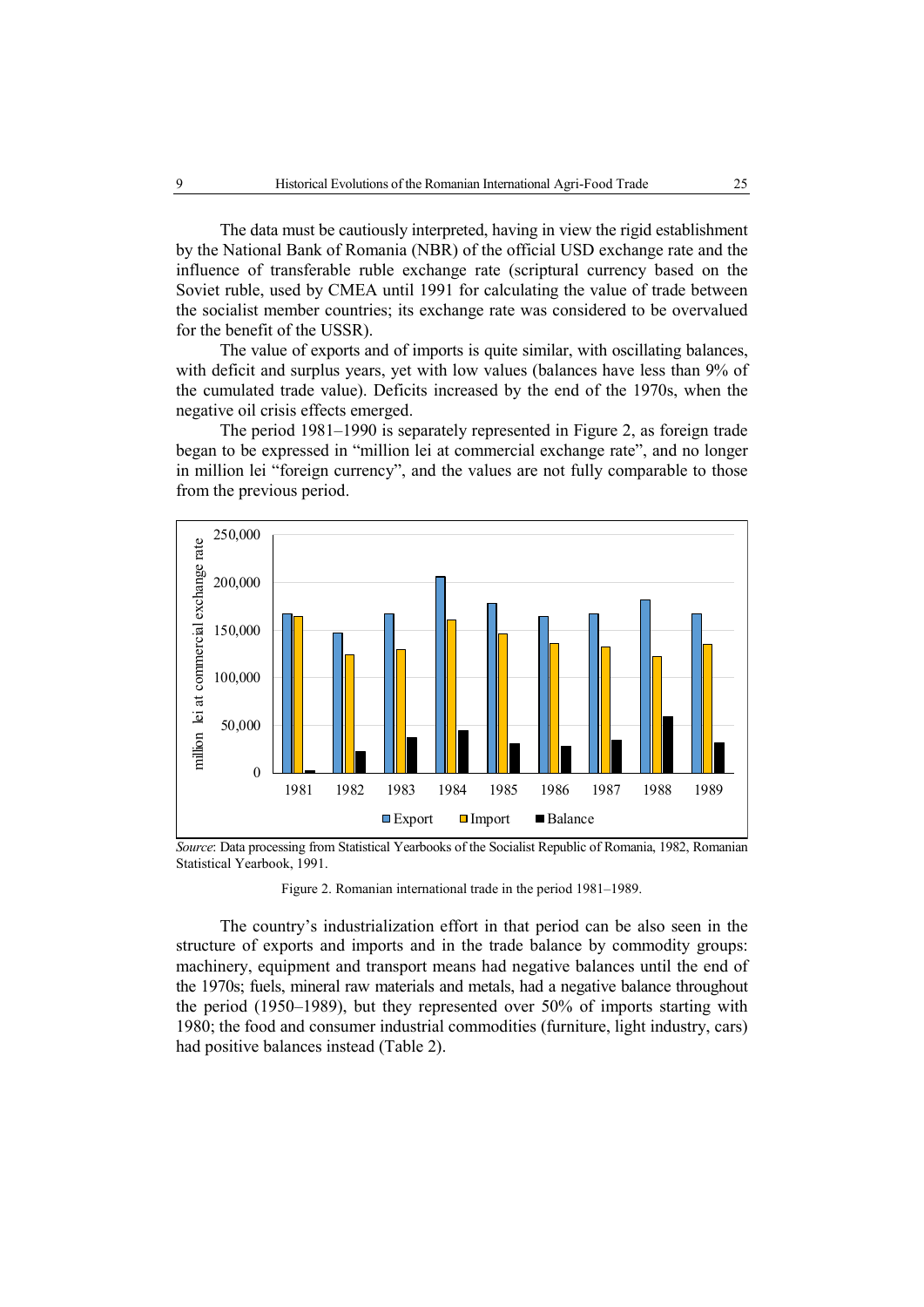## *Table 2*

Romanian international trade by commodity groups (1950–1989)

|                             | <b>UM</b>                    | 1950              | 1960             | 1970             | 1980              | 1985                                      | 1986                                                                                      | 1987              | 1988                | 1989              |
|-----------------------------|------------------------------|-------------------|------------------|------------------|-------------------|-------------------------------------------|-------------------------------------------------------------------------------------------|-------------------|---------------------|-------------------|
|                             |                              |                   |                  |                  |                   | <b>Total international trade</b>          |                                                                                           |                   |                     |                   |
| Export                      | mil. $lei1$                  |                   | 1,274 4,302      | 11,105           | 50,963            | 178,031                                   | 163,989                                                                                   | 167,850           | 182,258             | 167,780           |
| Import                      | mil. lei                     | 1,460             | 3,887            | 11,761           | 59,006            | 147,023                                   | 135,781                                                                                   | 132,984           | 122,263             | 134,982           |
| Balance                     | mil. lei                     | $-186$            | $+415$           | $-656$           | $-8,043$          | $+31,009$                                 | $+28,208$                                                                                 | $+34,866$         | $+59,995$           | $+32,797$         |
|                             |                              |                   |                  |                  |                   |                                           | Machinery, equipment and transport means                                                  |                   |                     |                   |
| Export                      | $\frac{0}{6}$                | 4.2               | 16.7             | 22.4             | 24.9              | 28.7                                      | 33.8                                                                                      | $\overline{33.7}$ | 31.6                | 29.3              |
| Import                      | $\overline{\frac{0}{0}}$     | 38.3              | 33.7             | 40.3             | 24.6              | 22.1                                      | 26.3                                                                                      | 25.3              | 26.4                | $25.\overline{5}$ |
| $\overline{\text{Balance}}$ | $\overline{\text{mil.}}$ lei | $-506$            | $-592$           | $-2,249$         | $-1,855$          | $+18,484$                                 | $+19,742$                                                                                 | $+22,949$         | $+25,224$           | $+14,706$         |
|                             |                              |                   |                  |                  |                   | Fuel, raw materials, metals               |                                                                                           |                   |                     |                   |
| Export                      | $\overline{\frac{0}{0}}$     | 33.8              | 37.0             | 22.6             | $\overline{29.5}$ | 30.1                                      | 25.2                                                                                      | 26.9              | 28.1                | 32.1              |
| Import                      | $\frac{0}{0}$                | $\overline{23.5}$ | 34.3             | 31.1             | $\overline{50.3}$ | 56.6                                      | $\overline{20.6}$                                                                         | 56.8              | 53.4                | 56.0              |
| Balance                     | mil. lei                     | $+87$             | $+261$           | $-1,151$         | $-14,646$         | $-29,500$                                 | $-27,413$                                                                                 | $-30,359$         | $-14,080$           | 21,712            |
|                             |                              |                   |                  |                  |                   |                                           | Chemical products, fertilizers, rubber                                                    |                   |                     |                   |
| Export                      | $\frac{0}{0}$                | 1.7               | $\overline{2.1}$ | 7.2              | 9.7               | 10.5                                      | 9.8                                                                                       | 8.8               | 10.5                | 9.5               |
| Import                      | $\frac{0}{0}$                | $\overline{4.5}$  | 7.4              | 6.0              | 6.4               | 6.7                                       | 6.6                                                                                       | 5.2               | 6.2                 | 5.6               |
| Balance                     | mil. lei                     | $-45$             | $-197$           | $+95$            | $+1,160$          | $+8,903$                                  | $+7,039$                                                                                  | $+7,916$          | $+11,622$           | $+8,463$          |
|                             |                              |                   |                  |                  |                   | <b>Building materials and accessories</b> |                                                                                           |                   |                     |                   |
| Export                      | $\frac{0}{0}$                | 4.4               | 2.5              | 2.8              | 2.2               | 1.6                                       | $\overline{1.8}$                                                                          | 1.8               | 2.2                 | 2.0               |
| Import                      | $\frac{0}{0}$                | 1.1               | $\overline{1.0}$ | $\overline{1.5}$ | $\overline{1.0}$  | 0.7                                       | 0.8                                                                                       | 0.9               | 0.9                 | 0.9               |
| Balance                     | mil. lei                     | $+40$             | $+67$            | $+126$           | $+533$            | $+1,795$                                  | $+1,827$                                                                                  | $+1,793$          | $+2,851$            | $+2,139$          |
|                             |                              |                   |                  |                  |                   |                                           | Non-food raw materials and processed products (except those included in the other groups) |                   |                     |                   |
| Export                      | $\frac{0}{6}$                | 28.9              | 14.7             | 10.2             | 4.8               | 4.7                                       | 5.1                                                                                       | 4.5               | 4.1                 | 4.1               |
| Import                      | $\frac{0}{0}$                | 21.4              | 13.4             | 10.1             | 5.7               | 5.7                                       | 5.7                                                                                       | 4.0               | 4.9                 | $\overline{5.4}$  |
| Balance                     | mil. lei                     | $+57$             | $+111$           | $-57$            | $-902$            | $-67$                                     | $+721$                                                                                    | $+2,298$          | $+1,500$            | $-400$            |
|                             |                              |                   |                  |                  |                   |                                           | Live animals (except for those for slaughtering)                                          |                   |                     |                   |
| Export                      | $\frac{0}{0}$                |                   |                  |                  |                   |                                           |                                                                                           |                   |                     |                   |
| Import                      | $\frac{0}{0}$                |                   | $\overline{0.3}$ | $\overline{0.2}$ | $\overline{0.1}$  |                                           |                                                                                           |                   |                     |                   |
| Balance                     | mil. lei                     |                   | $-11$            | $-15$            | $-21$             | $-11$                                     | $+33$                                                                                     | $-12$             | $-22$               | $+12$             |
|                             |                              |                   |                  |                  |                   |                                           | Raw materials for food manufacturing                                                      |                   |                     |                   |
| Export                      | $\frac{0}{0}$                | 11.6              | 9.1              | $\overline{4.5}$ | 4.2               | $\overline{1.5}$                          | 0.7                                                                                       | $\overline{0.9}$  | 0.4                 | 0.6               |
| Import                      | $\frac{0}{0}$                | 0.7               | 2.2              | 2.3              | 5.7               | 2.9                                       | 4.1                                                                                       | 2.8               | 2.6                 | 1.7               |
| Balance                     | mil. lei                     | $+139$            | $+307$           | $+236$           | $-1,258$          | $-1,575$                                  | $-4,498$                                                                                  | $-2,238$          | $-2,436$            | $-1,383$          |
|                             |                              |                   |                  |                  |                   | <b>Food products</b>                      |                                                                                           |                   |                     |                   |
| Export                      | $\frac{0}{6}$                | 14.1              | 12.1             | 12.1             | 8.5               | 6.2                                       | 6.3                                                                                       | 5.6               | 4.5                 | 4.3               |
| Import                      | $\frac{0}{0}$                | 0.3               | 2.5              | $\overline{3.0}$ | 3.2               | 1.9                                       | 1.9                                                                                       | 1.3               | 1.1                 | 1.5               |
| Balance                     | mil. lei                     | $+176$            | $+420$           | $+985$           | $+2,464$          | $+8,189$                                  | $+7,696$                                                                                  | $+7,607$          | $\overline{+7,031}$ | $+5,182$          |
|                             |                              |                   |                  |                  |                   | <b>Consumer industrial commodities</b>    |                                                                                           |                   |                     |                   |
| Export                      | $\frac{0}{6}$                | 1.3               | $\overline{5.8}$ | 18.2             | 16.2              | 16.7                                      | 17.3                                                                                      | 17.8              | 18.6                | 18.1              |
| Import                      | $\frac{0}{0}$                | 10.2              | $\overline{5.2}$ | 5.5              | 3.0               | 3.4                                       | 4.0                                                                                       | 3.7               | $\overline{4.5}$    | 3.4               |
| Balance                     | mil. lei                     | $-132$            | $+50$            | $+1.374$         | $+6,482$          | $+24,792$                                 | $-23,060$                                                                                 | $+24,911$         | $+28,306$           | $+25,789$         |

*Source*: Romanian Statistical Yearbook, 1990.

Notes: \* very small values (less than 0.001).

<sup>1)</sup> million lei foreign currency in the period 1950–1980; million lei at planned commercial exchange rate in the period 1981–1989.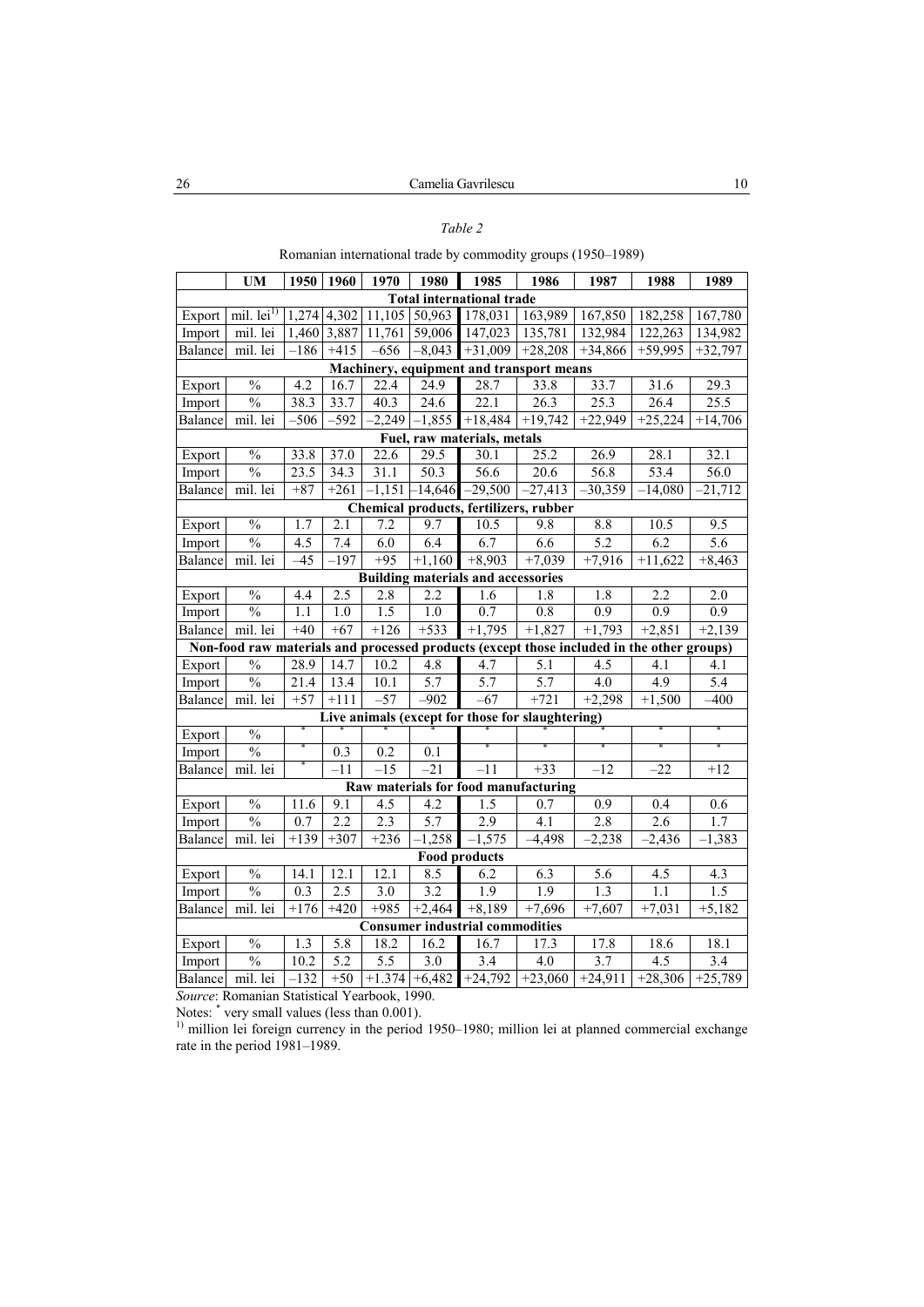The geographic orientation of Romanian exports and imports is also an indicator of industrialization efforts, and also of political and economic distancing from Moscow and CMEA. While in the 1950s, 89% of the Romanian exports went to socialist countries, mainly to the USSR, even since the 1960s this share began to diminish in favor of developed capitalist countries; it is from these developed countries that nearly one quarter of imports originated, mainly technology necessary for the country's industrialization.

After 1975, a reorientation of exports towards developing countries could be also noticed, to which Romania exported manufactured products (industrial commodities, building materials), and from which the oil imports came (from Saudi Arabia, Iran, Libya, Syria); Romania also imported raw materials from African countries, but also from developed capitalist countries (Australia, New Zealand – ores for the steelworks in Galati and Călărași (Tables 3, 4, 5).

|           | <b>Flow</b>   | 1950  | 1960  | 1965  | 1970  | 1975  | 1980  | 1985  | 1986  | 1987  | 1988  | 1989  |
|-----------|---------------|-------|-------|-------|-------|-------|-------|-------|-------|-------|-------|-------|
| Total,    | export        | 100.0 | 100.0 | 100.0 | 100.0 | 100.0 | 100.0 | 100.0 | 100.0 | 100.0 | 100.0 | 100.0 |
| of which: | import        | 100.0 | 100.0 | 100.0 | 100.0 | 100.0 | 100.0 | 100.0 | 100.0 | 100.0 | 100.0 | 100.0 |
|           | export        | 94.0  | 88.0  | 88.3  | 82.6  | 73.8  | 68.6  | 67.2  | 68.9  | 69.6  | 66.6  | 69.3  |
| Europe    | import        | 94.6  | 90.5  | 88.6  | 84.1  | 74.3  | 53.2  | 57.4  | 69.3  | 60.7  | 65.0  | 62.8  |
| Asia      | export        | 1.2   | 9.5   | 8.1   | 11.8  | 17.7  | 19.4  | 17.8  | 16.5  | 16.4  | 19.6  | 17.9  |
|           | import        | 0.8   | 6.2   | 7.1   | 9.3   | 14.1  | 26.1  | 23.0  | 19.2  | 27.4  | 24.8  | 28.6  |
| Africa    | export        | 1.0   | 1.7   | 2.6   | 3.3   | 4.4   | 6.9   | 6.2   | 6.5   | 5.7   | 5.0   | 3.8   |
|           | import        | 0.4   | 1.8   | 2.8   | 1.6   | 7.7   | 11.2  | 12.6  | 4.2   | 5.1   | 3.5   | 2.7   |
| America   | export        | 3.5   | 0.8   | 1.0   | 2.2   | 4.1   | 4.9   | 8.8   | 8.0   | 8.1   | 8.3   | 8.9   |
|           | import        | 4.3   | 1.6   | 1.5   | 4.7   | 3.7   | 9.3   | 6.5   | 6.6   | 5.5   | 5.6   | 4.7   |
| Oceania   | export        | 0.3   | 0.0   | 0.0   | 0.0   | 0.1   | 0.1   | 0.1   | 0.1   | 0.1   | 0.4   | 0.2   |
|           | <i>import</i> | 0.0   | 0.0   | 0.0   | 0.1   | 0.1   | 0.3   | 0.5   | 0.7   | 1.2   | 1.2   | 1.2   |

Romanian exports destinations and imports origins (1950–1989), %

*Source*: Data processing from Statistical Yearbook of the Socialist Republic of Romania, 1978; Romanian Statistical Yearbook, 1990.

Romania participated in the UNCTAD sessions, and since November 1971 in the GATT activity; it became member of the "Group of 77" as well, and it was recognized as having a developing country status, which means that it was given preferential tariffs by developed capitalist countries (Australia, New Zealand, Japan, Canada, Austria, Finland, EEC, USA, Switzerland, Norway, Sweden) and Romania could export on these markets. Yet, out of competition and political considerations, Romania began to lose these preferential tariffs in the 1980s, and thus the share of exports to developed capitalist countries began to decrease.

Cojanu (1997) established a hierarchy of the top 10 competitive Romanian industries in early 1980s, in terms of the share in total imports of developed capitalist countries: furniture; chemical fertilizers; clothing; footwear and leather goods; steel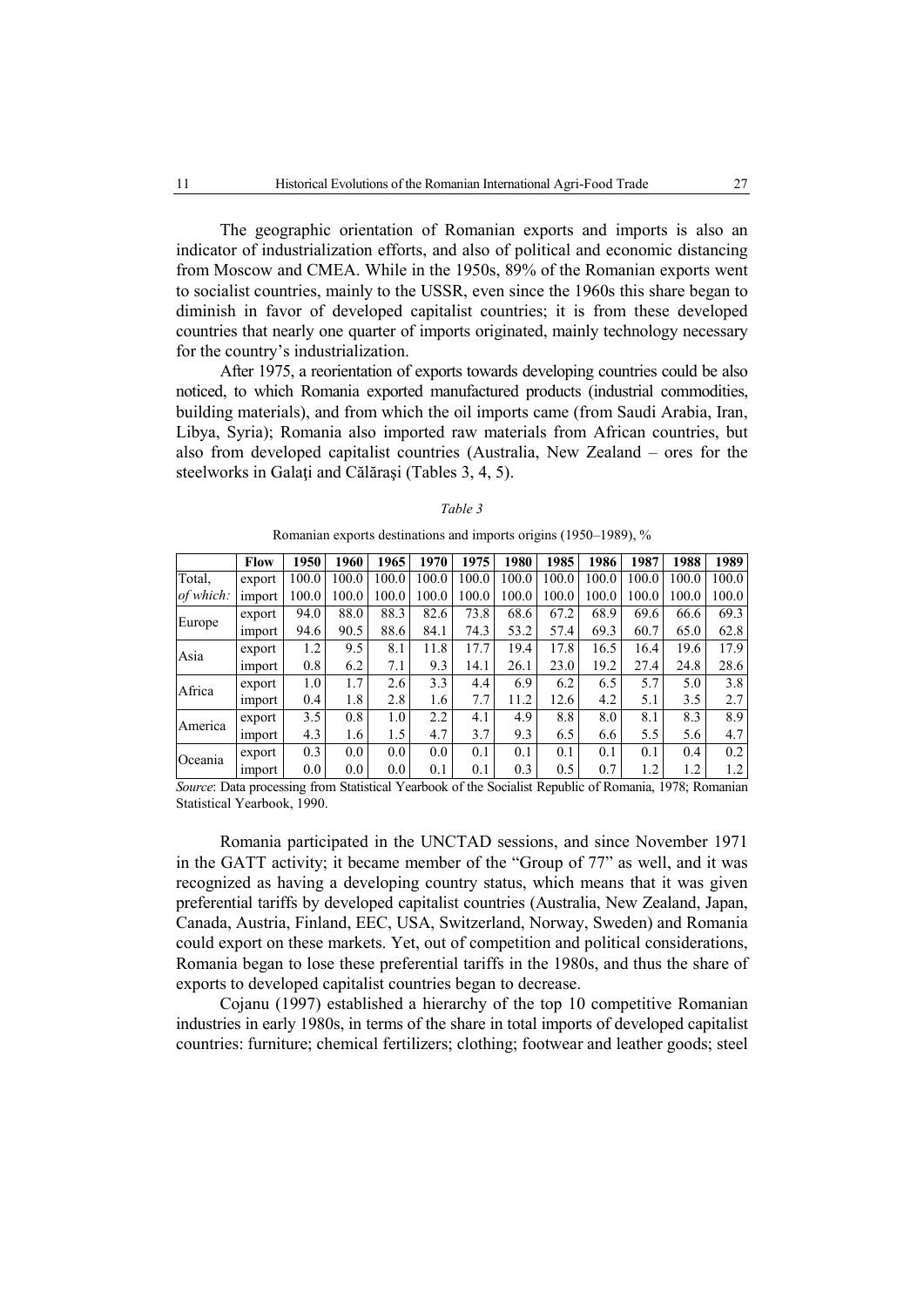products; agricultural machinery; products made of minerals, glass, porcelain, faience; chemical elements for metal processing; wooden products and paper. It is worth noting that in the top 10 above-mentioned industries that prevail in the exports of the '70–'80s, half of them need an intensive use of unskilled labor and of mineral and agricultural resources. Iancu (1982) revealed that products that needed an intensive use of labor prevailed in the Romanian exports at that time, when labor was a relatively abundant and cheap production factor in Romania.

|--|--|

| Geo-political orientation of the Romanian international trade (1950–1980) |  |  |  |  |
|---------------------------------------------------------------------------|--|--|--|--|
|                                                                           |  |  |  |  |

| Item         | Flow                      | 1950     | 1960    | 1965     | 1970              | 1975       | 1980       |
|--------------|---------------------------|----------|---------|----------|-------------------|------------|------------|
| Total,       | export (%)                | 100.0    | 100.0   | 100.0    | 100.0             | 100.0      | 100.0      |
| of which:    | import $(\% )$            | 100.0    | 100.0   | 100.0    | 100.0             | 100.0      | 100.0      |
|              | balance (mil. lei f. c.*) | $-186.0$ | 415.1   | 146.5    | $-655.9$          | $-1.6$     | $-8,043.3$ |
| - socialist  | export $(\% )$            | 89.2     | 73.0    | 68.6     | 58.1              | 46.0       | 44.8       |
| countries    | import $(\% )$            | 78.1     | 73.1    | 60.8     | 53.9              | 43.5       | 37.8       |
| (total)      | balance (mil. lei f. c.)  | $-3.7$   | 297.6   | 604.3    | 110.6             | 654.8      | 504.9      |
| - European   | export $(\% )$            | 89.2     | 66.9    | 65.1     | $\overline{52.3}$ | 40.9       | 39.0       |
| socialist    | import $(\% )$            | 78.1     | 68.6    | 58.2     | 49.7              | 38.9       | 32.5       |
| countries    | balance (mil. lei f. c.)  | $-3.7$   | 211.2   | 543.6    | $-39.1$           | 525.2      | 683.5      |
|              | export $(\% )$            | 60.8     | 39.2    | 39.8     | 28.6              | 19.9       | 19.6       |
| – USSR       | import (%)                | 43.4     | 41.0    | 37.7     | 25.5              | 17.2       | 15.6       |
|              | balance (mil. lei f. c.)  | 140.8    | 93.0    | 193.7    | 168.1             | 700.3      | 746.6      |
|              | export $(\%)$             | 0.0      | 4.6     | 2.4      | 3.9               | 4.1        | 4.4        |
| – China      | import $(\% )$            | 0.0      | 3.6     | 2.0      | 3.2               | 4.0        | 4.7        |
|              | balance (mil. lei f. c.)  | 0.0      | 58.4    | 28.6     | 59.1              | 23.6       | $-559.9$   |
|              | export $(\% )$            | 0.0      | 0.0     | 0.2      | 0.8               | 0.3        | 0.5        |
| – Cuba       | import $(\% )$            | 0.0      | 0.0     | 0.0      | 0.7               | 0.2        | 0.2        |
|              | balance (mil. lei f. c.)  | 0.0      | 0.0     | 14.4     | 10.1              | 41.5       | 126.9      |
| - developed  | export $(\% )$            | 5.7      | 21.2    | 24.9     | 33.0              | 36.9       | 35.1       |
| capitalist   | import $(\% )$            | 16.9     | 24.0    | 34.2     | 41.1              | 43.9       | 33.3       |
| countries    | balance (mil. lei f. c.)  | $-174.4$ | $-18.8$ | $-563.9$ | $-1,169.7$        | $-1,863.0$ | $-1,789.6$ |
|              | export $(\% )$            | 0.0      | 13.1    | 14.7     | 20.2              | 23.2       | 22.9       |
| $-EEC$       | import $(\% )$            | 0.0      | 12.7    | 17.3     | 18.5              | 22.6       | 15.4       |
|              | balance (mil. lei f. c.)  | 0.0      | 72.0    | $-146.4$ | 62.8              | 167.7      | 2,626.3    |
|              | export $(\% )$            | 0.0      | 6.8     | 6.8      | 8.1               | 6.8        | 4.2        |
| - EFTA       | import $(\% )$            | 0.0      | 6.8     | 8.6      | 16.9              | 14.2       | 6.2        |
|              | balance (mil. lei f. c.)  | 0.0      | 25.9    | $-106.4$ | $-1,096.7$        | $-1,949.2$ | $-1,520.4$ |
|              | export $(\% )$            | 0.2      | 0.1     | 0.2      | 0.7               | 1.8        | 3.6        |
| - USA        | import $(\% )$            | 0.1      | 1.0     | 0.8      | 3.0               | 2.6        | 7.4        |
|              | balance (mil. lei f. c.)  | 1.2      | $-34.0$ | $-39.0$  | $-278.1$          | $-203.1$   | $-2,508.3$ |
| - developing | export $(\% )$            | 4.9      | 5.6     | 6.2      | 8.6               | 18.0       | 18.5       |
| countries    | import $(\% )$            | 4.9      | 3.3     | 5.3      | 6.2               | 11.3       | 28.7       |
|              | balance (mil. lei f. c.)  | $-8.7$   | 114.4   | 67.1     | 223.6             | 1,798.2    | $-7,503.5$ |

*Source*: Statistical Yearbook of the Socialist Republic of Romania, 1978; Romanian Statistical Yearbook, 1990.

Note: mil. lei f. c. = million lei foreign currency.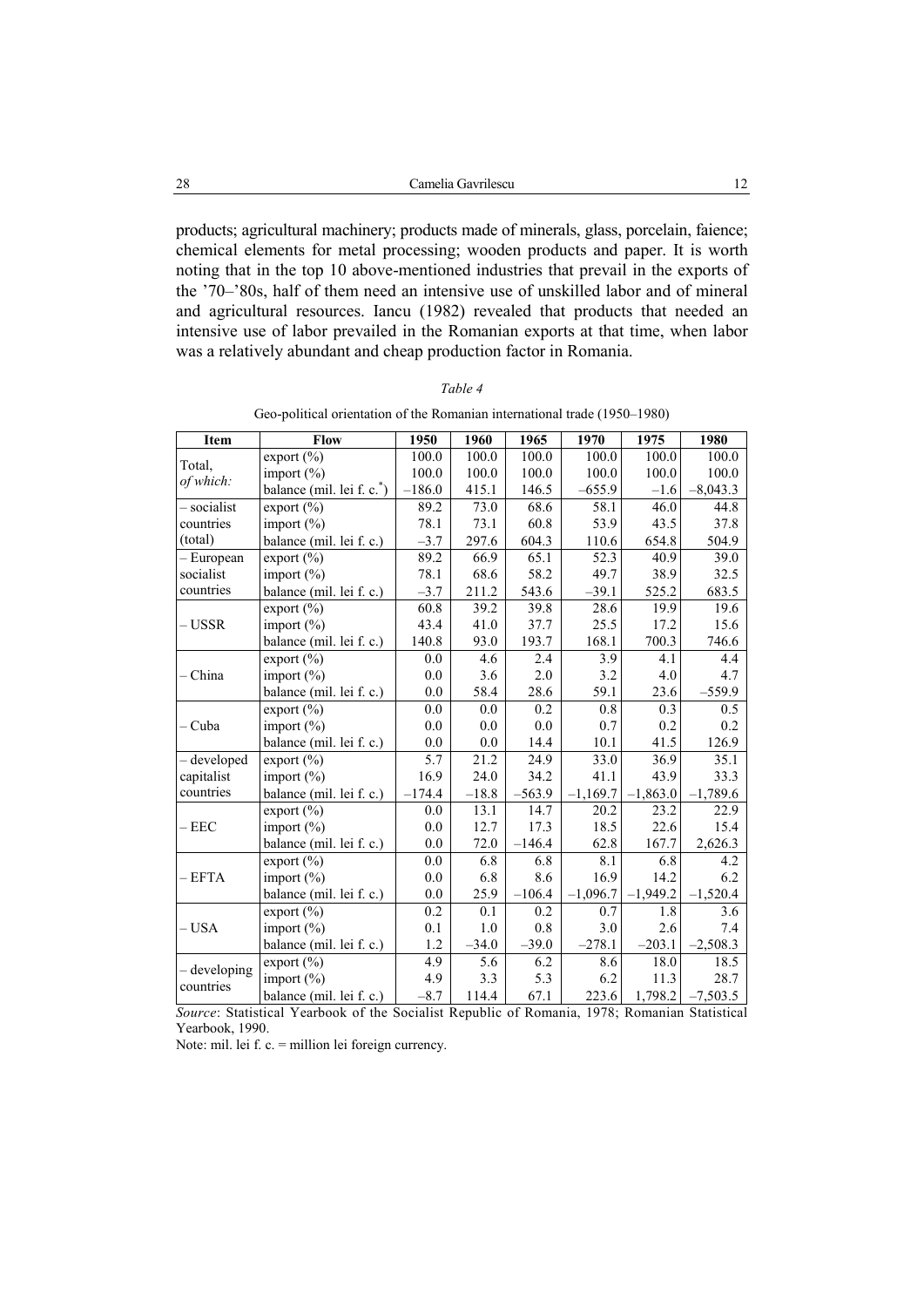#### *Table 5*

| Geo-political orientation of the Romanian international trade (1985–1989) |
|---------------------------------------------------------------------------|
|---------------------------------------------------------------------------|

| Item                  | Flow                        | 1985        | 1986       | 1987       | 1988     | 1989       |
|-----------------------|-----------------------------|-------------|------------|------------|----------|------------|
|                       | export $(\% )$              | 100.0       | 100.0      | 100.0      | 100.0    | 100.0      |
| Total, of which:      | import $(\% )$              | 100.0       | 100.0      | 100.0      | 100.0    | 100.0      |
|                       | balance (mil. lei*)         | 31,008.0    | 28,208.0   | 34,866.0   | 59,995.0 | 32,798.0   |
| - socialist countries | export $(\% )$              | 44.2        | 48.6       | 45.3       | 45.4     | 45.4       |
| (total)               | import $(\% )$              | 50.7        | 61.2       | 58.5       | 63.8     | 60.9       |
|                       | balance (mil. lei)          | 4,205.5     | $-3,442.9$ | $-1,836.7$ | 4,769.2  | $-6,059.7$ |
| - European socialist  | export $(\sqrt[6]{\theta})$ | 38.5        | 43.2       | 40.4       | 39.3     | 40.5       |
| countries             | import $(\% )$              | 45.1        | 57.7       | 53.1       | 57.4     | 55.4       |
|                       | balance (mil. lei)          | 2,338.5     | $-7,502.9$ | $-2,813.7$ | 1,339.2  | $-6,840.7$ |
|                       | export $(\% )$              | 21.5        | 23.4       | 21.9       | 21.7     | 22.6       |
| – USSR                | import $(\% )$              | 22.6        | 33.5       | 30.2       | 31.6     | 31.5       |
|                       | balance (mil. lei)          | 5,041.0     | $-7,117.0$ | $-3,342.0$ | 1,017.0  | $-4,511.0$ |
|                       | export $(\% )$              | 4.5         | 4.3        | 3.3        | 4.3      | 3.4        |
| - China               | import $(\% )$              | 3.7         | 3.0        | 4.1        | 4.7      | 3.8        |
|                       | balance (mil. lei)          | 2,543.0     | 2,953.0    | $-29.0$    | 2,019.0  | 510.0      |
|                       | export $(\% )$              | 0.9         | 0.8        | 1.3        | 1.5      | 1.3        |
| – Cuba                | import $(\% )$              | 1.5         | 0.2        | 1.0        | 1.3      | 1.4        |
|                       | balance (mil. lei)          | $-626.0$    | 1,035.0    | 946.0      | 1,281.0  | 350.0      |
| - developed           | export (%)                  | 35.9        | 32.4       | 36.4       | 35.1     | 36.8       |
| capitalist countries  | import $(\% )$              | 17.6        | 19.1       | 14.2       | 13.5     | 17.8       |
|                       | balance (mil. lei)          | 37,922.1    | 27,313.2   | 42,219.5   | 47,482.3 | 37,760.0   |
|                       | $\text{export}(\%)$         | 25.0        | 22.5       | 25.9       | 23.9     | 25.2       |
| $-$ EEC               | import $(\% )$              | 10.1        | 9.8        | 6.2        | 6.2      | 5.6        |
|                       | balance (mil. lei)          | 29,720.0    | 23,727.2   | 35,298.1   | 36,081.3 | 34,694.5   |
|                       | export $(\% )$              | 2.9         | 2.8        | 3.1        | 3.2      | 3.3        |
| – EFTA                | import $(\% )$              | 1.9         | 1.9        | 1.5        | 1.3      | 1.4        |
|                       | balance (mil. lei)          | 2,260.1     | 2,100.0    | 3,153.4    | 4,201.0  | 3,621.5    |
|                       | export $(\% )$              | 6.2         | 5.4        | 4.9        | 4.9      | 5.4        |
| – USA                 | import $(\% )$              | 3.1         | 3.0        | 2.6        | 2.7      | 2.0        |
|                       | balance (mil. lei)          | 6,444.0     | 4,708.0    | 4,753.0    | 5,636.0  | 6,392.0    |
| developing            | export $(\% )$              | 18.6        | 17.2       | 16.6       | 18.1     | 16.4       |
| countries             | import $(\% )$              | 31.5        | 19.4       | 26.7       | 22.0     | 20.6       |
|                       | balance (mil. lei)          | $-13,109.6$ | 1,814.0    | $-7,612.4$ | 6,027.6  | $-273.5$   |

*Source*: Statistical Yearbook of the Socialist Republic of Romania, 1978; Romanian Statistical Yearbook, 1990.

Note: \* million lei at planned commercial exchange rate in the period 1981–1989.

Since July 1987, USA completely withdrawn the preferential tariff regime granted to Romania, and since 1988 Romania no longer benefited from the Most Favored Nation Clause<sup>5</sup>.

<sup>5</sup> USA granted again Romania the Most Favored Nation Clause since November 1993, and since the beginning of 1994, they re-included Romania in the list of customs preferences beneficiaries (Sută, 2000, p. 503).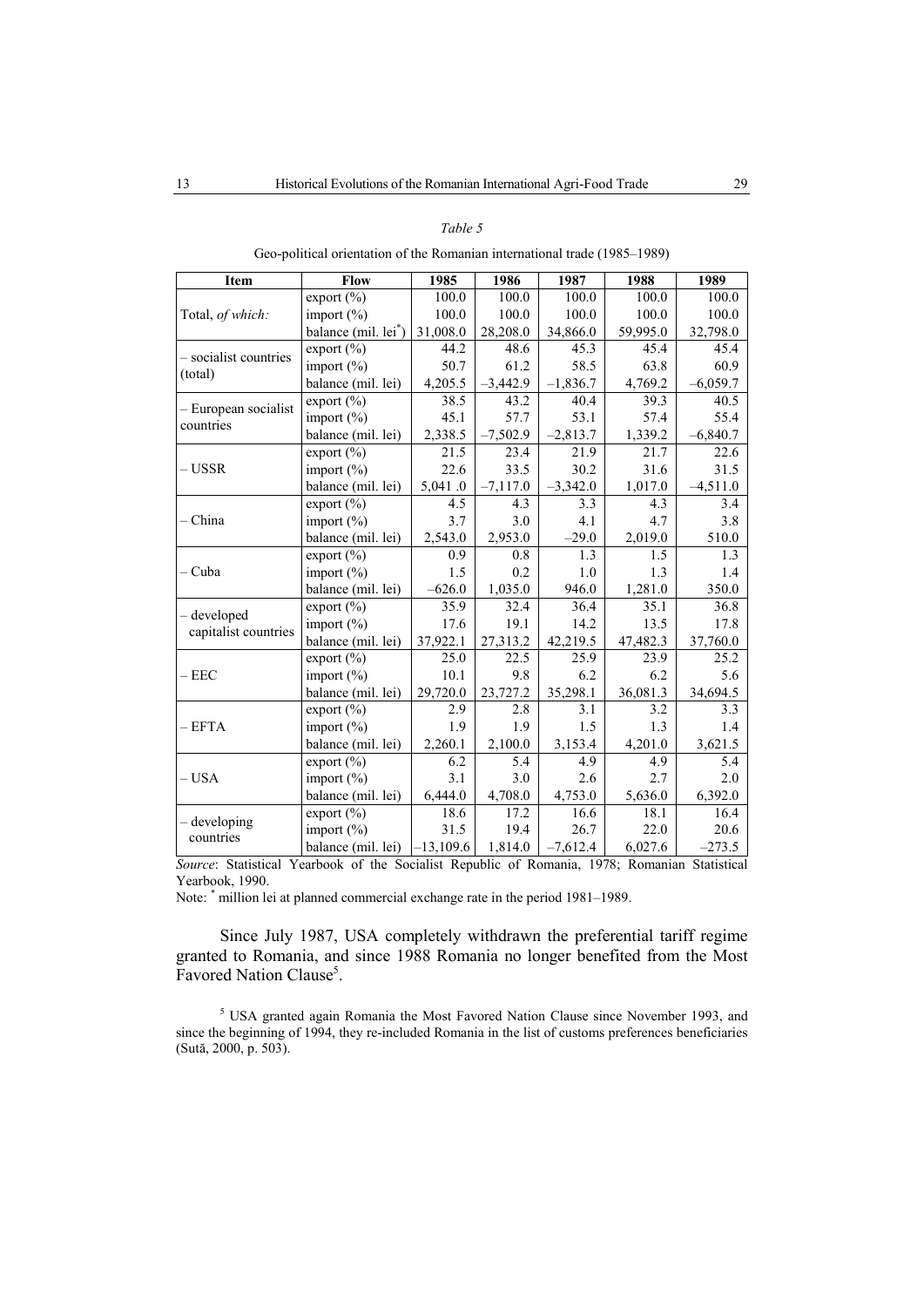## 4.4. INTERNATIONAL TRADE WITH AGRICULTURAL AND FOOD PRODUCTS IN THE PERIOD 1950–1989

At the end of the First World War, Romania was the fourth largest exporter of cereals in the world (OCDE, 2000). The crisis in the years 1929–1933 represented a moment of collapse for the Romanian cereal exports, due to the extremely high protectionist barriers imposed by the importing countries. In spite of this, Romania continued – so far as possible – to export cereals.

After the difficult period of the Second World War, when its exports were a support to its war effort, another more difficult period followed for Romania's agriculture: the severe drought in the years  $1945-1946$  added to the loss of crops, animals and rural households caused by the war, which brought famine in the country, with no export availabilities.

Cooperativization, as part of the Soviet model for the transformation of agriculture, resulted in state control of the agricultural land that had been into the private ownership of peasants, and the possibility to extract the value added from agriculture to finance industrialization, either directly or as export commodity, whose value was used in the import of industrial technology.

While by the end of the 1920s the agricultural products were practically the bulk of Romania's exports (Table 6), in the 1930s, the share of agricultural exports decreased to 45% and down to one-third during the war.

|                                 |                                            |                                            | <b>Agricultural</b>                             |                         | Per capita (in monetary units)          |
|---------------------------------|--------------------------------------------|--------------------------------------------|-------------------------------------------------|-------------------------|-----------------------------------------|
| <b>Averages of</b><br>the years | <b>Total</b><br>export                     | <b>Agricultural</b><br>products<br>exports | products<br>exports in total<br>exports $(\% )$ | <b>Total</b><br>exports | <b>Agricultural</b><br>products exports |
|                                 | million lei current currency <sup>1)</sup> |                                            |                                                 |                         | lei                                     |
| 1920-1924                       | 15,752                                     | 10,331                                     | 67.5                                            | 974                     | 639                                     |
| 1925-1929                       | 32,298                                     | 18,015                                     | 55.0                                            | 1,885                   | 1,052                                   |
| 1930-1934                       | 19,053                                     | 8,959                                      | 45.1                                            | 1,038                   | 489                                     |
| 1935–1939                       | 23,674                                     | 10,957                                     | 45.6                                            | 1,210                   | 560                                     |
| 1940-1944                       | 51,011                                     | 16,633                                     | 32.0                                            | 3,756                   | 1,224                                   |
|                                 | million lei foreign currency <sup>2)</sup> |                                            |                                                 |                         | lei                                     |
| 1950-1954                       | 1,818                                      | $329^{3}$                                  | $25.8^{3}$                                      | 109                     | $20^{2}$                                |
| 1955-1959                       | 2,720                                      | $480^{4}$                                  | $17.5^{4}$                                      | 153                     | $27^{3}$                                |
| 1960-1964                       | 5,091                                      | 1,134                                      | 22.2                                            | 272                     | 61                                      |
| 1965–1969                       | 8,142                                      | 1,915                                      | 23.5                                            | 418                     | 98                                      |
| 1970-1974                       | 16,177                                     | 3,151                                      | 19.1                                            | 781                     | 152                                     |
| 1975-1979                       | 34,405                                     | 5,239                                      | 15.5                                            | 1,586                   | 242                                     |
|                                 | million lei current currency               |                                            |                                                 |                         | lei                                     |
| 1980-1984                       | 148,662                                    | 14,489                                     | 10.2                                            | 6,611                   | 645                                     |
| 1985-1989                       | 171,981                                    | 10,653                                     | 6.2                                             | 7,570                   | 469                                     |

#### *Table 6*

Contribution of agricultural products exports to the Romanian exports, total and per capita, [various monetary units, averages of the years (1940–1989)]

*Source*: Axenciuc (2018).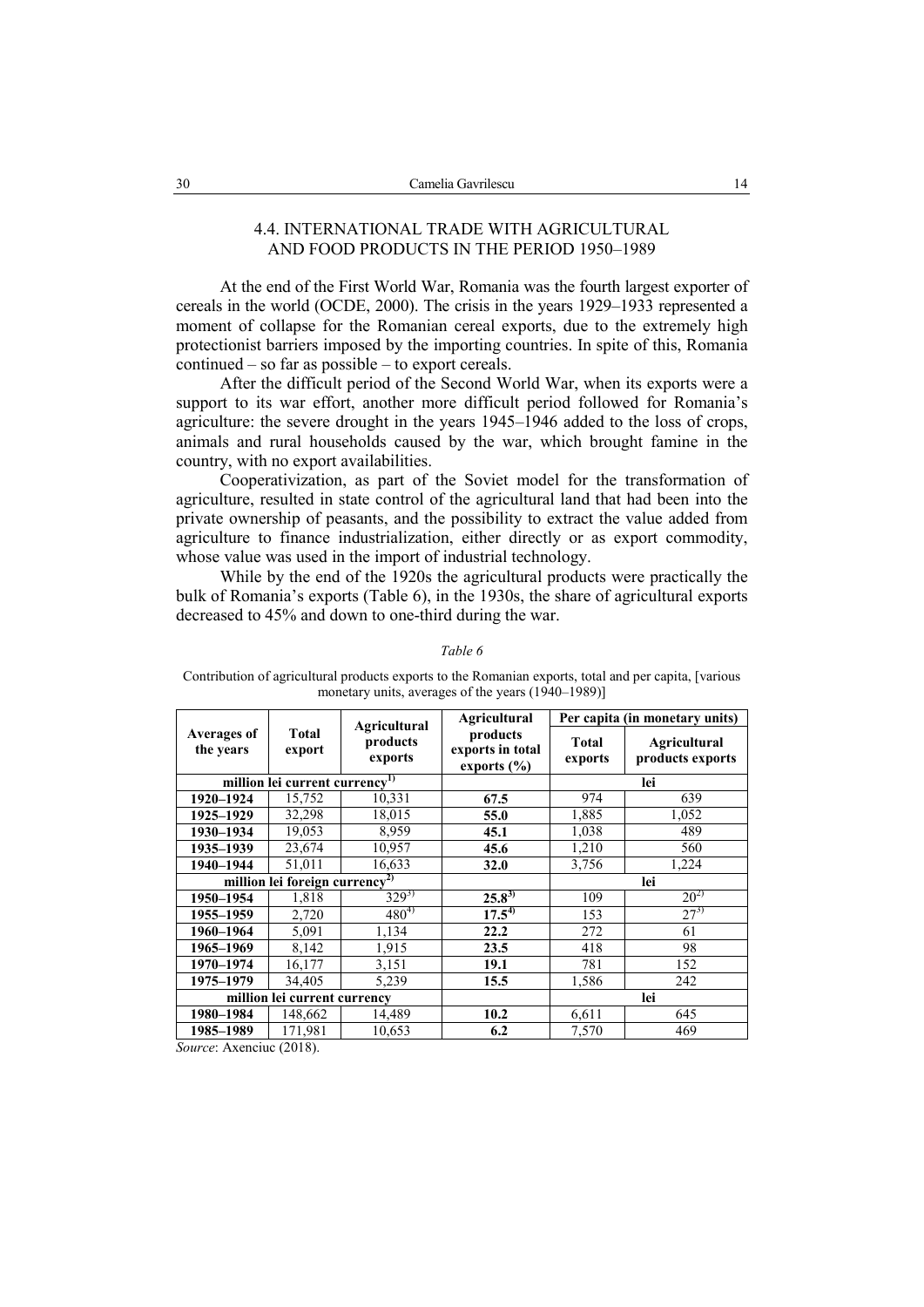Notes:

<sup>1)</sup> In the period 1916–1947 the leu currency goes through an inflationist process, and data show exports in current currency, not comparable.<br><sup>2)</sup> Between 1950.

2) Between 1950 and 1990, the leu enjoyed a certain stability, under controlled low inflation; the prices of various commodities increased along 4 decades by 60–120%. The international trade is measured (in various sources) in "lei foreign currency" (meaning that the value of commodities in foreign currencies was converted in lei at the official exchange rate set by the Romanian National Bank). The latter was in average 6 lei = 1 US dollar in the period  $1950-1970$ ; while in 1972–1980 it varied between 5.53 and 4.47 lei per US dollar. One should note that the comparability using these exchange rates is also relative. Taking into account the purchase power parity, the US dollar depreciated mostly after the oil crisis and the suspension of convertibility in the '70s; thus, in 1980 the US dollar had only 1/3 of the purchasing power as compared to 1950. As a result, the value of the Romanian international trade also appears to be overvalued at a certain extent.  $3)$  For 1950 only.

<sup>4)</sup> For two years only: 1955 and 1959; in the official statistics data concerning the agricultural exports in 1951–1954 and 1956–1958 are missing, and the subsequent statistical publications did not fill the gap.

In the 1950s, the agricultural products represented only one quarter of total exports; the decreasing trend in their share continued in the next decades as well, down to 19% in the first half of the 1970s, 15% in the late 1970s and only 6% in the late 1980s. Yet this evolution did not mean the diminution of the (quantitative) volume of agricultural exports, but only a much stronger increase of industrial exports in volume and value terms.

In the period of centrally-planned economy, Romania continued to be a net exporter of agri-food products (Figure 3).



*Source*: Processed data from Faostat.

Note: Data do not include chapters 03 (fish, crustaceans, mollusks) and 06 (live plants and floricultural products).

Figure 3. Romanian agri-food trade in the period 1961–1990.

Exports have increased with productivity, but have never touched the intensity of the beginning of the 20th century, because Romania could not keep up with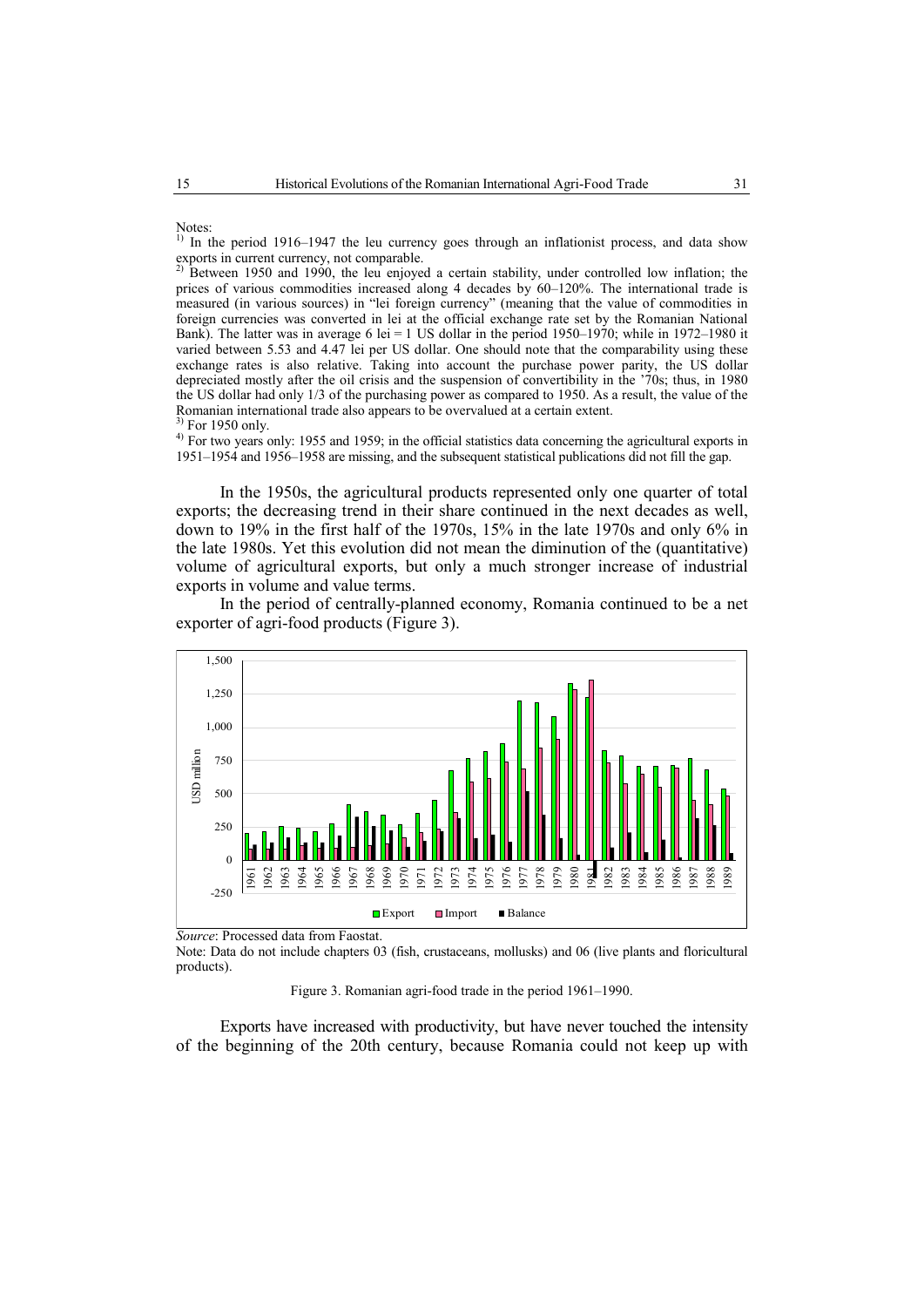productivity gains in Western Europe and even with some Eastern bloc countries. Even under these conditions, Romania exported agricultural and food products, the peak period being 1970–1981, with a maximum reached in 1980 (USD 1.3 billion).

Agri-food imports also followed the trend of exports, reaching a maximum of USD 1.4 billion in 1981, the only year with a negative agri-food trade balance in the whole period. The 1980s saw a gradual reduction of the agri-food exports value down to the minimum of the period (USD 545 million in 1989), but the most drastic reduction was in agri-food imports, which decreased in 1982–1989 to less than half of the value in 1981; the minimum was recorded in 1988 (USD 424 million, practically less than one third of the 1981 value). The maximum surplus was recorded in 1977 (USD 518 million, or almost half of the value of exports).

It has been a policy of forcing exports and reducing imports to the minimum possible (except for industrial raw materials and fuels), in order to repay the external debt.

The trade was completely centralized and differentiated by destination. An important barrier to the external opening of agricultural trade was the exchange rate setting system, also centrally planned, and supported by a complex mechanism (the exchange rate regulation fund). Profits from international trade were paid into a special price equalization fund, while the losses were subsidized from the same fund (Rusali, 2000).

The importance of the European Economic Area markets for Romanian agri-food exports (in hard convertible currencies) increased significantly between 1986–1989, from 42% in 1986 to 67% in 1989. In 1989, EEC (European Economic Community) was the main destination for agricultural exports (49.5%), other Western European destinations being the EFTA member countries (Austria, Switzerland, Sweden). The pressure of exporting to Western countries meant at the same time reducing the share of agri-food exports to CMEA.

The analysis of the agri-food export structure in 1961–1990 by product groups shows that in the first years (1961–1964), the share of the crop products was more than half; it gradually decreased in the subsequent years in favor of the live animals and animal products group (figure 4). The end of the 1960s and 1970s is the period when large industrial pigs and poultry farming complexes were setup, as well as large processing food industry units. As a result, processed food exports gradually increased, and after 1974, they reached more than 150 million USD annually.

In the 1980s, live animals and animal products had the largest share in exports (about 40%), followed by processed food (about 30%) and by crop products (25%).

When detailing the structure of exports (10-year averages) by CN chapters and ranking them, one can observe that in the 1980s meat exports became prevalent (about 30% of the total), followed by cereals (13%), canned vegetables and fruit, and beverages (table 7). In the 1980s, oils and fats were less exported; instead fresh vegetables and fruits, as well as live animals (especially sheep) increased their share in the total agri-food exports (in those years, the Romanian international trade focused more on the Near and Middle East).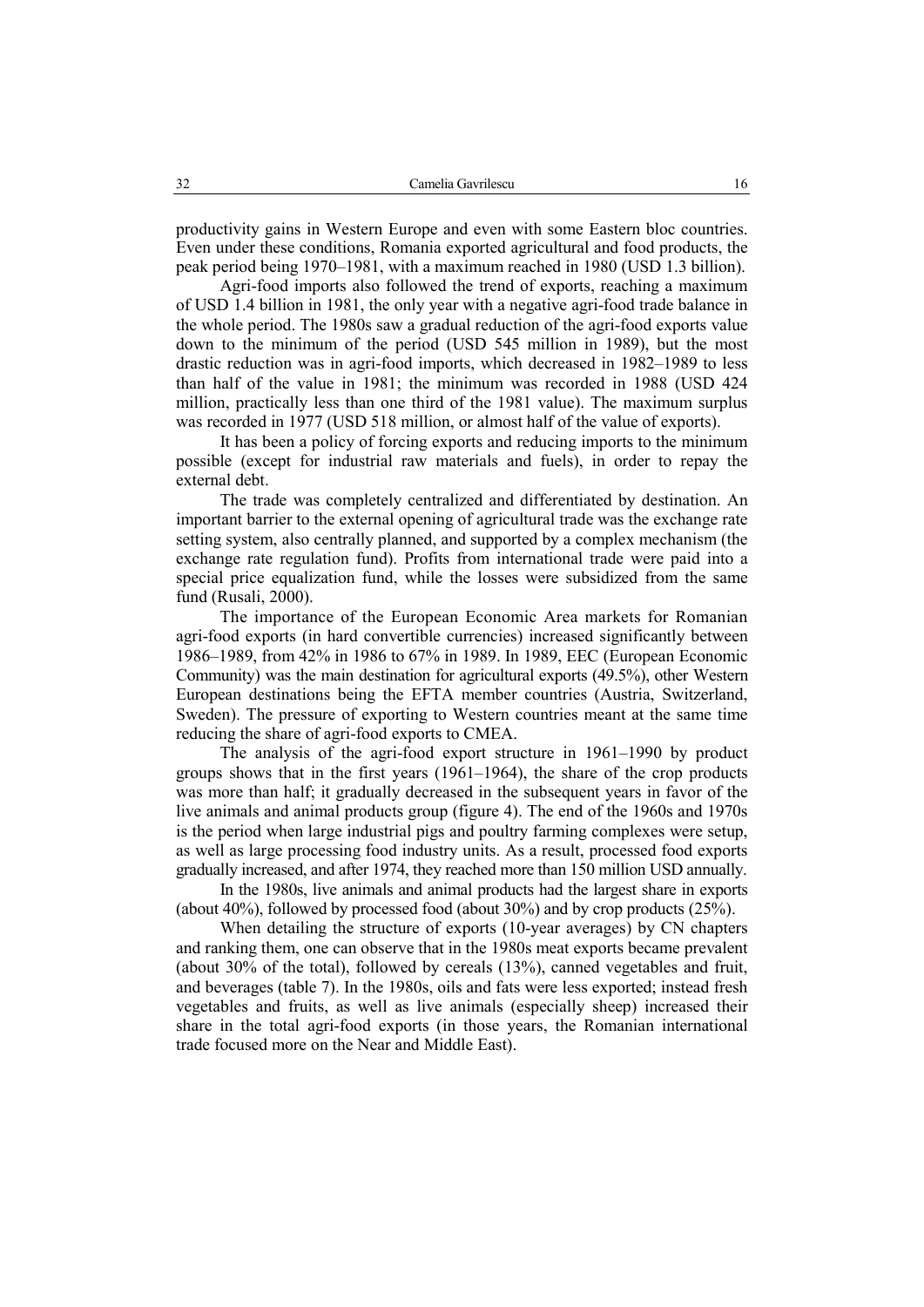

*Source*: Processed data from Faostat.

Note: Data do not include chapters 03 (fish, crustaceans, mollusks) and 06 (live plants and floricultural products).

Figure 4. Structure of agri-food exports by main product groups (1961–1990).

#### *Table 7*

|                  |                                   |                       |               | Composition of Romanian agri-food exports by CIV emplois (1901–1909)           |                       |               |                                             |                |               |
|------------------|-----------------------------------|-----------------------|---------------|--------------------------------------------------------------------------------|-----------------------|---------------|---------------------------------------------|----------------|---------------|
|                  | Average 1961-1970                 |                       |               | <b>Average 1971-1980</b>                                                       |                       |               | <b>Average 1981-1989</b>                    |                |               |
| Rank             | NC chapter                        | <b>USD</b><br>million | $\frac{0}{0}$ | NC chapter                                                                     | <b>USD</b><br>million | $\frac{0}{0}$ | NC chapter                                  | USD<br>million | $\frac{0}{0}$ |
|                  | Total agri-food<br>products       | 296.45                | 100.0         | Total agri-food<br>products                                                    | 952.57                | 100.0         | <b>Total agri-food</b><br>products          | 815.38         | 100.0         |
|                  | 10-cereals                        | 89.12                 |               | $30.1$ 10-cereals                                                              | 215.64                |               | 22.602-meat                                 | 237.68         | 29.1          |
| $\mathbf{2}$     | 02-meat                           | 32.65                 |               | 11.002-meat                                                                    | 180.19                |               | $18.910$ -cereals                           | 107.29         | 13.2          |
| 3                | 22-beverages                      | 25.34                 |               | 8.5 15-oils and fats                                                           | 89.70                 |               | 20-canned<br>9.4 vegetables and<br>fruit    | 90.36          | 11.1          |
| $\boldsymbol{4}$ | 20-canned<br>vegetables and fruit | 24.02                 |               | 8.122-beverages                                                                | 85.56                 |               | 9.022-beverages                             | 80.71          | 9.9           |
|                  | 5 15-oils and fats                | 23.91                 |               | 8.101-live animals                                                             | 79.39                 |               | 8.307-vegetables                            | 53.98          | 6.6           |
| 6                | 07-vegetables                     | 20.63                 |               | $7.0$ <sup>20-canned</sup><br>vegetables and fruit                             | 70.72                 |               | 7.415-oils and fats                         | 47.83          | 5.9           |
| 7                | 08-fruit                          | 17.96                 |               | 6.107-vegetables                                                               | 66.07                 |               | $6.908$ -fruit                              | 43.13          | 5.3           |
| 8                | 01-live animals                   | 14.85                 |               | $5.0$ <sup>04-milk</sup> and dairy<br>products                                 | 48.19                 |               | $5.101$ -live animals                       | 42.89          | 5.3           |
| $\mathbf{o}$     | 04-milk and dairy<br>products     | 14.50                 |               | $4.9\begin{bmatrix} 16 \text{-canned meat and} \\ 16.16 \end{bmatrix}$<br>fish | 38.26                 | 4.0           | 04-milk and<br>dairy products               | 39.95          | 4.9           |
|                  | $10$ 17-sugar                     | 10.32                 |               | 3.508-fruit                                                                    | 37.42                 |               | $3.9$ <sup>16-canned meat</sup><br>and fish | 38.60          | 4.7           |

Composition of Romanian agri-food exports by CN chapters (1961–1989)

*Source*: Processed data from Faostat.

Note: Data do not include chapters 03 (fish, crustaceans, mollusks) and 06 (live plants and floricultural products).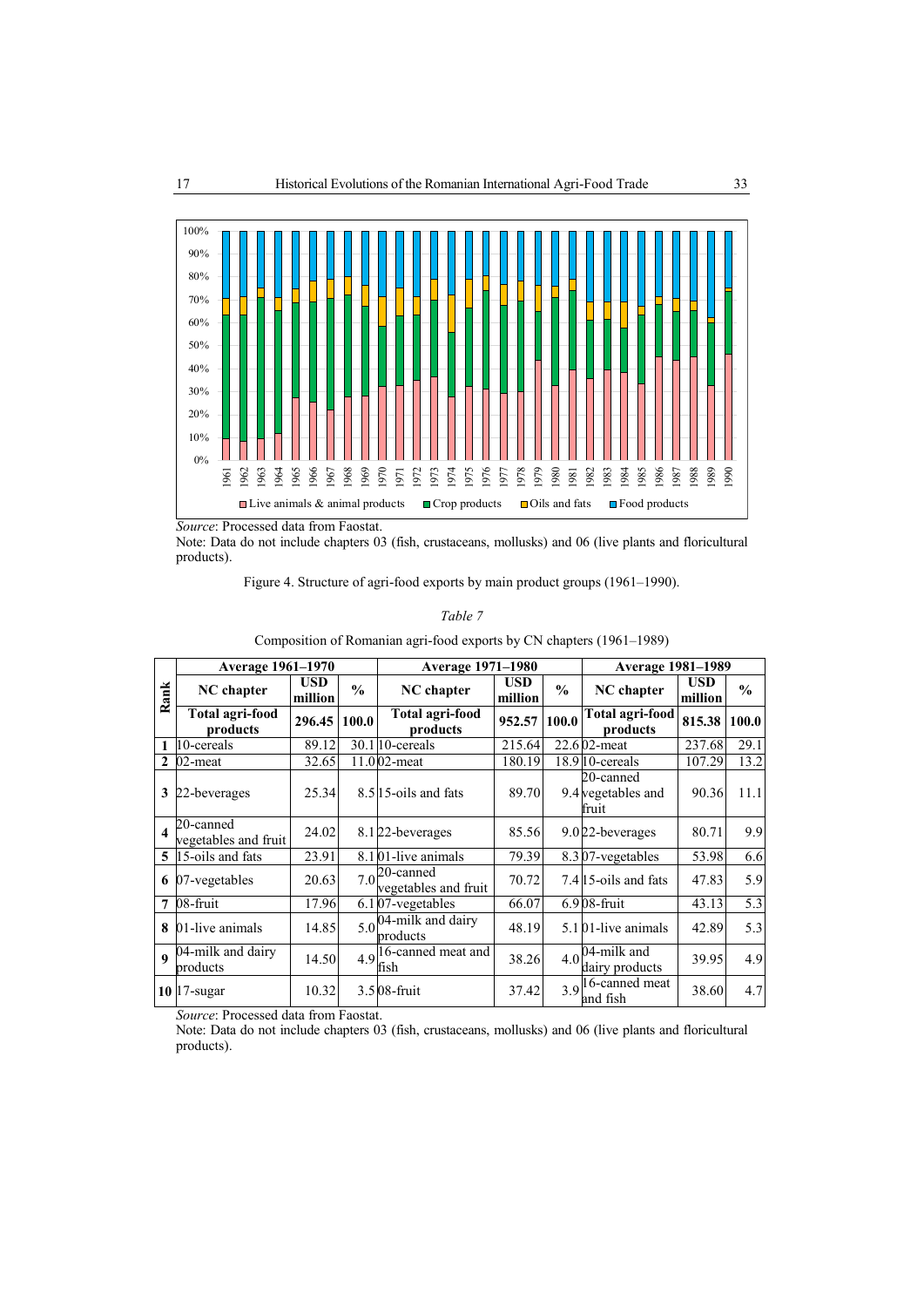In imports, things were completely different: the crop product group dominated (with 60–80% share in imports, 65% on average in the 1980s), followed at a great distance by the processed food products group (around 24%), and eventually by the live animals and animal products group (11%) (figure 5).



*Source*: Processed data from Faostat.

Note: Data do not include chapters 03 (fish, crustaceans, mollusks) and 06 (live plants and floricultural products).

Figure 5. Structure of agri-food imports by main product groups (1961–1990).

The structure of the agri-food imports was completely different from that of exports (table 8).

Taking into account that at that time the best-selling products for export were textiles and meat, their production had to be boosted; therefore agricultural raw materials for the textile industry (code 14 – cotton residues) were imported, as well as animal feed or raw materials for feed production (oilseeds – soybeans; cereals) and, last but not least, live animals for production and live animals with high-quality genetic characteristics for breeding). Sugar was (and still remains) an important import product: raw cane sugar came at low prices in Cuba and was refined in Romania (energy-consuming industrial sub-branch); it was then used for domestic consumption (industrial and population) and for export.

Exotic products (coffee, tea, spices, cocoa and cocoa products) were imported as well, but in very small quantities, insufficient to meet domestic demand.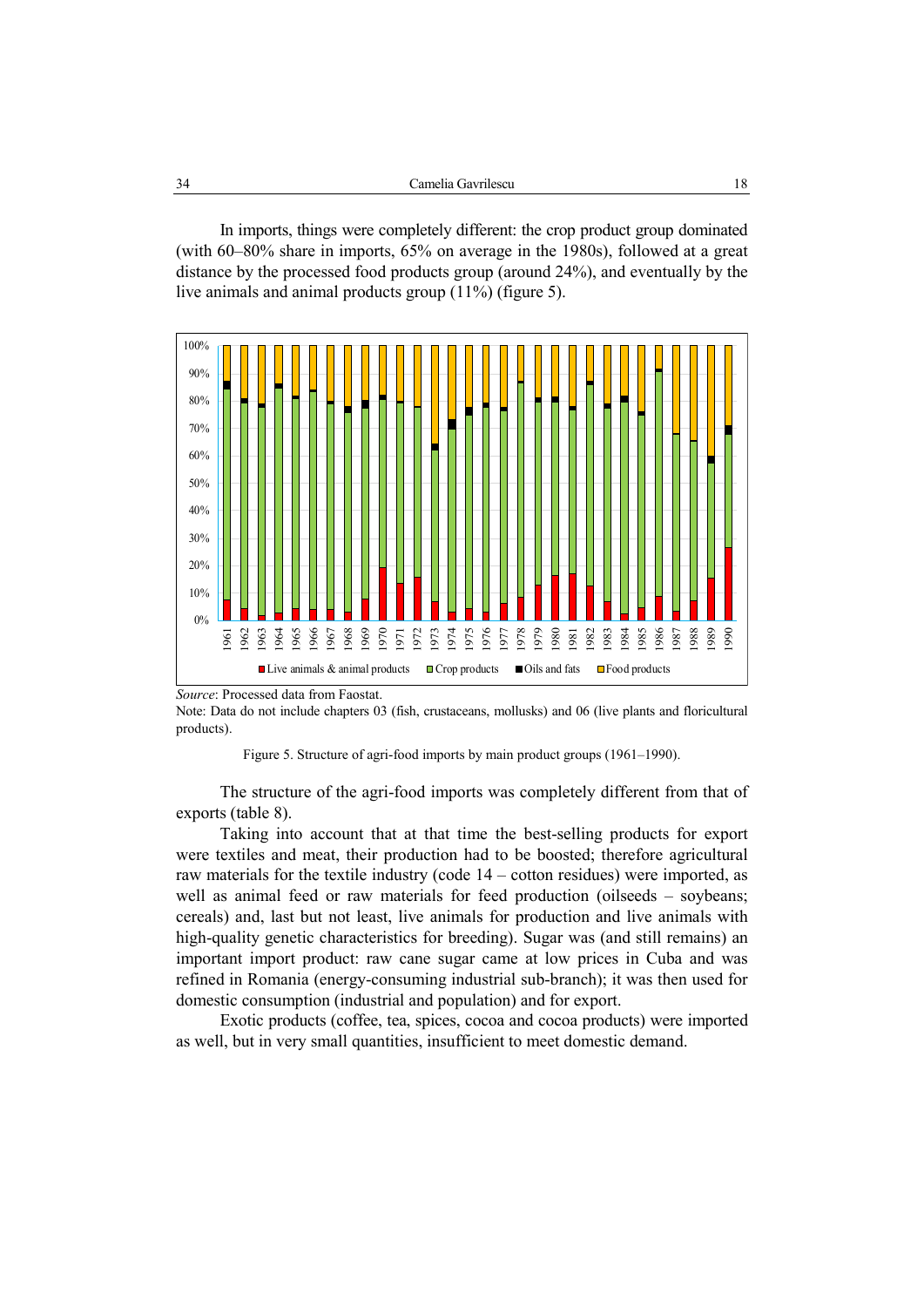| $\alpha$ ni |
|-------------|
|-------------|

Composition of Romanian agri-food imports by CN chapters (1961–1989)

|              | Average 1961-1970                          |                       |               | <b>Average 1971-1980</b>                    |                       |               | <b>Average 1981-1989</b>     |                       |               |
|--------------|--------------------------------------------|-----------------------|---------------|---------------------------------------------|-----------------------|---------------|------------------------------|-----------------------|---------------|
| Rank         | NC chapter                                 | <b>USD</b><br>million | $\frac{0}{0}$ | <b>NC</b> chapter                           | <b>USD</b><br>million | $\frac{0}{0}$ | NC chapter                   | <b>USD</b><br>million | $\frac{0}{0}$ |
|              | Total agri-<br>food products               | 296.45                | 100.0         | Total agri-<br>food products                | 952.57 100.0          |               | Total agri-<br>food products | 815.38                | 100.0         |
| 1            | 14-cotton<br>residues                      | 55.58                 |               | $53.7$ 10-cereals                           | 195.19                | 29.5          | 14-cotton<br>residues        | 152.08                | 22.6          |
| $\mathbf{2}$ | 10-cereals                                 | 8.85                  | 8.6           | 14-cotton<br>residues                       | 149.74                |               | $22.6$ 10-cereals            | 137.36                | 20.4          |
| 3            | 22-beverages                               | 4.21                  |               | 4.123-animal feed                           | 48.63                 |               | 7.4 12-oilseeds              | 73.68                 | 10.9          |
| 4            | 23-animal feed                             | 3.75                  |               | 3.6 17-sugar                                | 40.48                 |               | 6.1 17-sugar                 | 69.33                 | 10.3          |
| 5            | 08-fruit                                   | 3.64                  |               | $3.5$  12-oilseeds                          | 39.67                 | 6.0           | 09-coffee, tea<br>and spices | 43.75                 | 6.5           |
| 6            | 07-vegetables                              | 3.63                  |               | 3.5 02-meat                                 | 37.82                 |               | 5.7 23-animal feed           | 38.37                 | 5.7           |
| 7            | 17-sugar                                   | 3.16                  | 3.1           | 09-coffee, tea<br>and spices                | 30.05                 |               | $4.5$ 02-meat                | 37.04                 | 5.5           |
| 8            | 18-cocoa and<br>cocoa<br>preparations      | 2.88                  |               | 18-cocoa and<br>$2.8$ cocoa<br>preparations | 25.97                 |               | 3.9 08-fruit                 | 24.47                 | 3.6           |
| $\mathbf{Q}$ | 09-coffee, tea<br>and spices               | 2.66                  |               | $2.6$ 08-fruit                              | 24.85                 |               | $3.8 07$ -vegetables         | 17.78                 | 2.6           |
| 10           | 20-vegetables<br>and fruit<br>preparations | 2.55                  |               | $2.5$ 01-live animals                       | 14.25                 |               | $2.2$ 01-live animals        | 17.61                 | 2.6           |

*Source*: Processed data from Faostat.

Note: Data do not include chapters 03 (fish, crustaceans, mollusks) and 06 (live plants and products from floriculture).

## **5. CONCLUSIONS**

The major political changes in the analyzed period have resulted in significant change in spheres of influence among major European and world powers, determining the direction of Romania's trade flows. If between 1865 and 1945 the main trading partners were Austria, England, France and Germany, in the 1950s trade was directed towards the USSR and the socialist countries. In the 1960s and 1970s, characterized by the massive industrialization effort and the political and economic distancing trend from Moscow and CMEA, trade has gradually shifted towards developed capitalist countries (technology suppliers), in order to obtain the necessary hard currency for industrialization, and to developing countries (suppliers of oil and other industrial raw materials); then, towards the end of the centrally planned economy period, the trade surplus was used to repay the external debt.

At the end of the First World War, Romania was the fourth largest exporter of cereals in the world. Until late 1920s, agricultural products virtually supported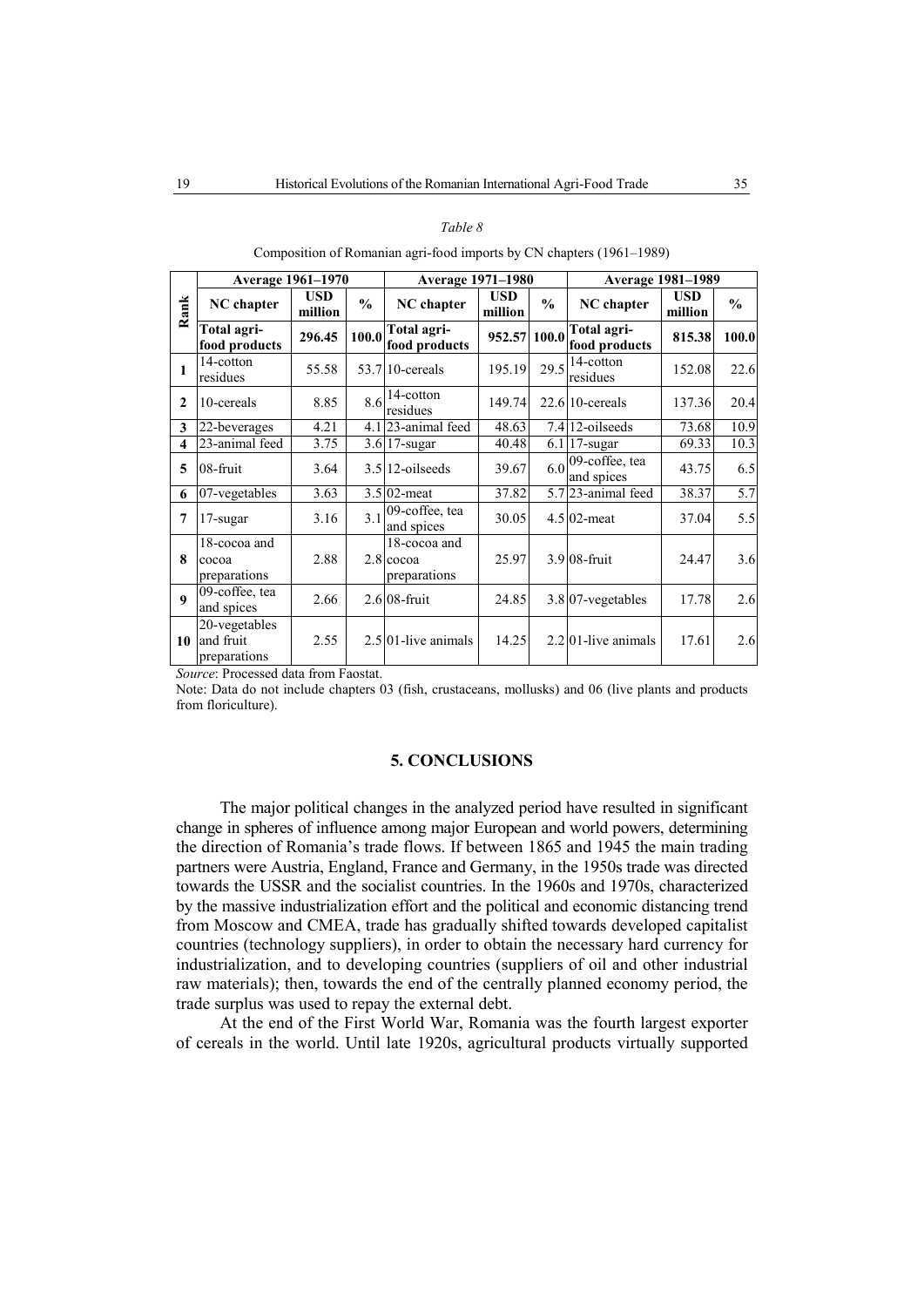Romania's exports; in the decades that followed, the share of agricultural exports declined steadily, decreasing to 1/3 during WWII and to a quarter in the 1950s. The downward trend continued in the coming decades, reaching only 6% in the late 1980s. This development did not mean, however, the reduction of the (quantitative) volume of agricultural exports, but only a much higher increase in the volume and value of industrial exports.

Since the 1950s, the Romanian international trade became fully controlled, centralized and differentiated by destination. FAO data show that the peak period of Romanian agricultural exports was 1977–1981, with a maximum in 1980; subsequently their value decreased (by 36–48% in 1981–1988, and by 61% in 1989, as compared to 1980). Agri-food imports followed the trend of exports, reaching a maximum in 1981. A drastic reduction in agri-food imports followed, falling in 1982–1989 to less than half of the 1981 value, with the minimum recorded in 1988 (less than a third of the 1981 value). It was a policy of forcing exports and cutting imports to the minimum possible (except for industrial raw materials and fuels), aimed at the repayment of the external debt, but at the cost of insufficient food supply for the urban population.

In the structure of agri-food exports in 1961–1990, in the early years (1961– 1964), crop products dominated (over half); in the following years, their share gradually declined, in favor of live animals and animal products. The establishment of large industrial pigs and poultry breeding complexes as well as of large food processing industry units in the late 1960s and 1970s resulted in a gradual increase of the share of processed food in exports. During this period, agri-food products exports consisted mainly of processed products.

Agri-food imports focused on animal feed and live animals (needed for animal production for meat exports), and on various raw materials needed for industries with export potential (textile and food industry).

The international political context of the 1990s and the fundamental political, economic and social transformations in Romania after 1990 resulted in essential changes in the trade policies and in the evolution of the Romanian international general and agri-food trade.

#### REFERENCES

- 1. Axenciuc V., (1991), *Economia naţională în prima jumătate a secolului XX (inclusiv Addenda A Formarea şi dezvoltarea pieţei interne în date statistice, 1860–1947)*, în volumul Economia României – secolul XX *–* (coord. Postolache Tudorel), Ed. Academiei Române, Bucureşti.
- 2. Axenciuc V., (2000), *Evoluţia economică a României. Cercetări statistico-istorice, 1859–1947, vol. III – Monedă, credit, comerţ, finanţe publice,* Ed. Academiei Române, Bucureşti.
- 3. Axenciuc V., (2018), *Progresul economic al României, serii statistice seculare 1860–2010*, Vol. I Agricultura, Poziţia agr. 3.1, Ed. Academiei Române, Bucureşti.
- 4. Cojanu V., (1997), *Comerţul exterior şi dezvoltarea economică în România*, Ed. IRLI, Bucureşti.
- 5. Holzman F.D., (1976), *International trade under communism: politics and economics*, Macmillan, London.